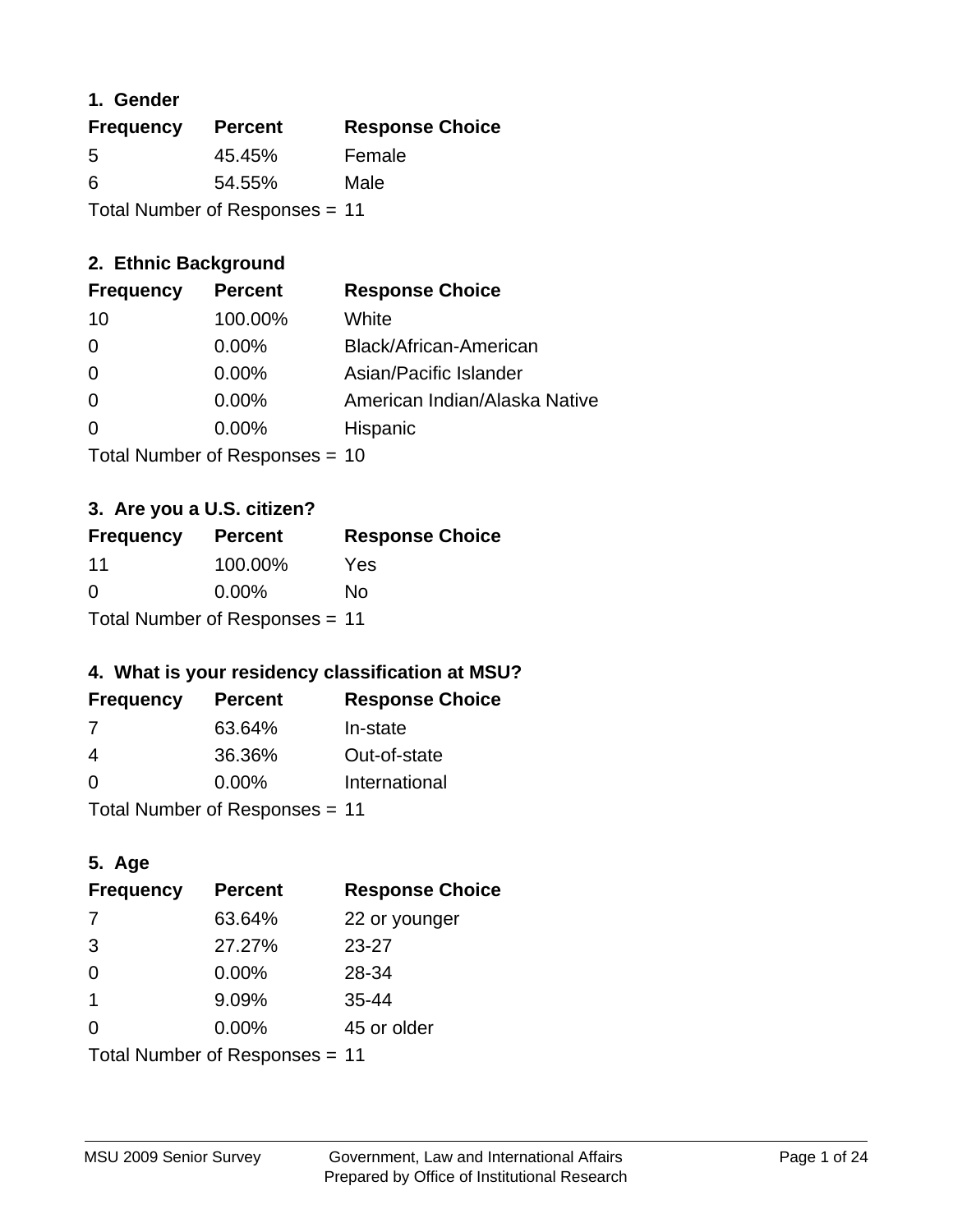**6. Has either of your parents received a bachelor's degree?**

| <b>Frequency</b>               | <b>Percent</b> | <b>Response Choice</b> |
|--------------------------------|----------------|------------------------|
| .5                             | 45.45%         | Yes                    |
| 6                              | 54.55%         | No                     |
| Total Number of Responses = 11 |                |                        |

## **7. Has either of your parents received a degree from Murray State?**

| <b>Frequency</b> | <b>Percent</b> | <b>Response Choice</b> |
|------------------|----------------|------------------------|
| 4                | 36.36%         | Yes                    |
|                  | 63.64%         | No                     |

Total Number of Responses = 11

## **8. What was your original entry status to MSU?**

| <b>Frequency</b> | <b>Percent</b>               | <b>Response Choice</b>                           |
|------------------|------------------------------|--------------------------------------------------|
| .5               | 45.45%                       | Freshman                                         |
| 6                | 54.55%                       | Transfer from community college/technical school |
| $\Omega$         | $0.00\%$                     | Transfer from 4-yr institution                   |
|                  | Total Number of Deepensee 44 |                                                  |

Total Number of Responses = 11

## **9. If transfer student, how many credits were transferred?**

| <b>Frequency</b>           | <b>Percent</b> | <b>Response Choice</b> |
|----------------------------|----------------|------------------------|
| 0                          | $0.00\%$       | 12 or fewer            |
| 0                          | 0.00%          | $13 - 30$              |
| 4                          | 66.67%         | $31 - 60$              |
| $\mathcal{P}$              | 33.33%         | Over <sub>60</sub>     |
| Total Number of Deepersoon |                |                        |

I otal Number of Responses  $= 6$ 

# **10. If transfer student, approximately what percent of your University Studies (general education) classes did you take at Murray State?**

| <b>Frequency</b>              | <b>Percent</b> | <b>Response Choice</b> |
|-------------------------------|----------------|------------------------|
| 3                             | 50.00%         | Under 25%              |
| $\mathbf 1$                   | 16.67%         | 25-49%                 |
| 2                             | 33.33%         | 50-74%                 |
| $\Omega$                      | $0.00\%$       | 75-100%                |
| $Total Number of Denonce - 6$ |                |                        |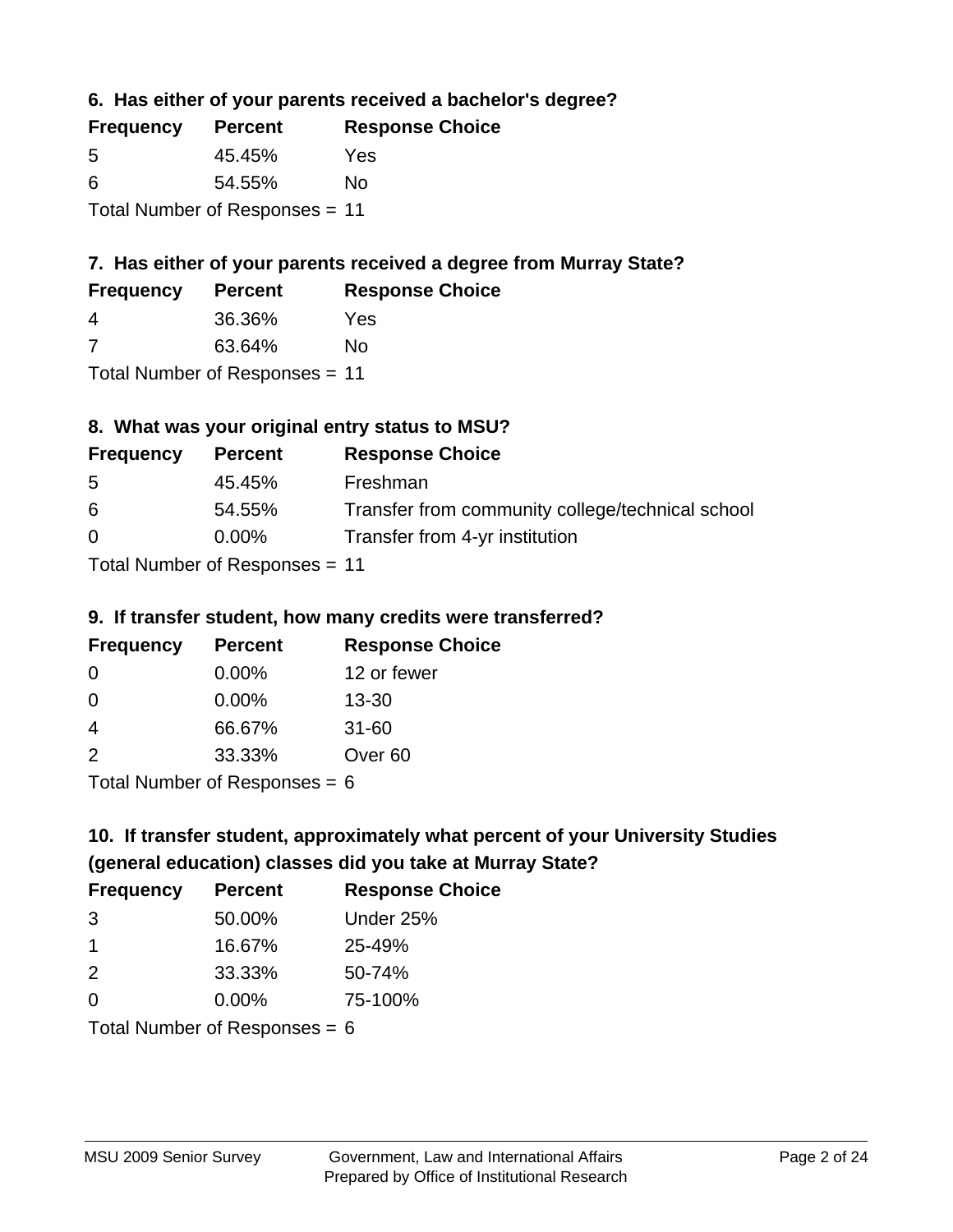## **11. What has been your attendance status at MSU?**

| <b>Frequency</b>               | <b>Percent</b> | <b>Response Choice</b>     |
|--------------------------------|----------------|----------------------------|
| 11                             | 100.00%        | <b>Primarily full-time</b> |
| $\Omega$                       | $0.00\%$       | <b>Primarily part-time</b> |
| Total Number of Responses = 11 |                |                            |

## **12. In which Residential College are you a member?**

| <b>Frequency</b> | <b>Percent</b> | <b>Response Choice</b>            |
|------------------|----------------|-----------------------------------|
| 0                | $0.00\%$       | Do not know                       |
| 2                | 18.18%         | <b>Clark College</b>              |
| 1                | 9.09%          | <b>Elizabeth College</b>          |
| 1                | 9.09%          | <b>Franklin-Springer Colleges</b> |
|                  | 9.09%          | <b>Hart College</b>               |
| $\mathcal{P}$    | 18.18%         | <b>Hester College</b>             |
| 2                | 18.18%         | <b>Regents College</b>            |
| 0                | 0.00%          | <b>Richmond College</b>           |
| 2                | 18.18%         | <b>White College</b>              |
|                  |                |                                   |

Total Number of Responses = 11

## **13. Have you ever received any type of Financial Aid while at MSU? (Scholarships, grants, work-study, etc.)**

| <b>Frequency</b>               | <b>Percent</b> | <b>Response Choice</b> |  |
|--------------------------------|----------------|------------------------|--|
| 9                              | 81.82%         | Yes                    |  |
| $\mathcal{P}$                  | 18.18%         | Nο                     |  |
| Total Number of Responses = 11 |                |                        |  |

**14. What degree are you seeking at this time?**

| <b>Frequency</b> | <b>Percent</b>                 | <b>Response Choice</b> |
|------------------|--------------------------------|------------------------|
| 0                | $0.00\%$                       | Associate              |
| 11               | 100.00%                        | <b>Baccalaureate</b>   |
|                  | Total Number of Responses = 11 |                        |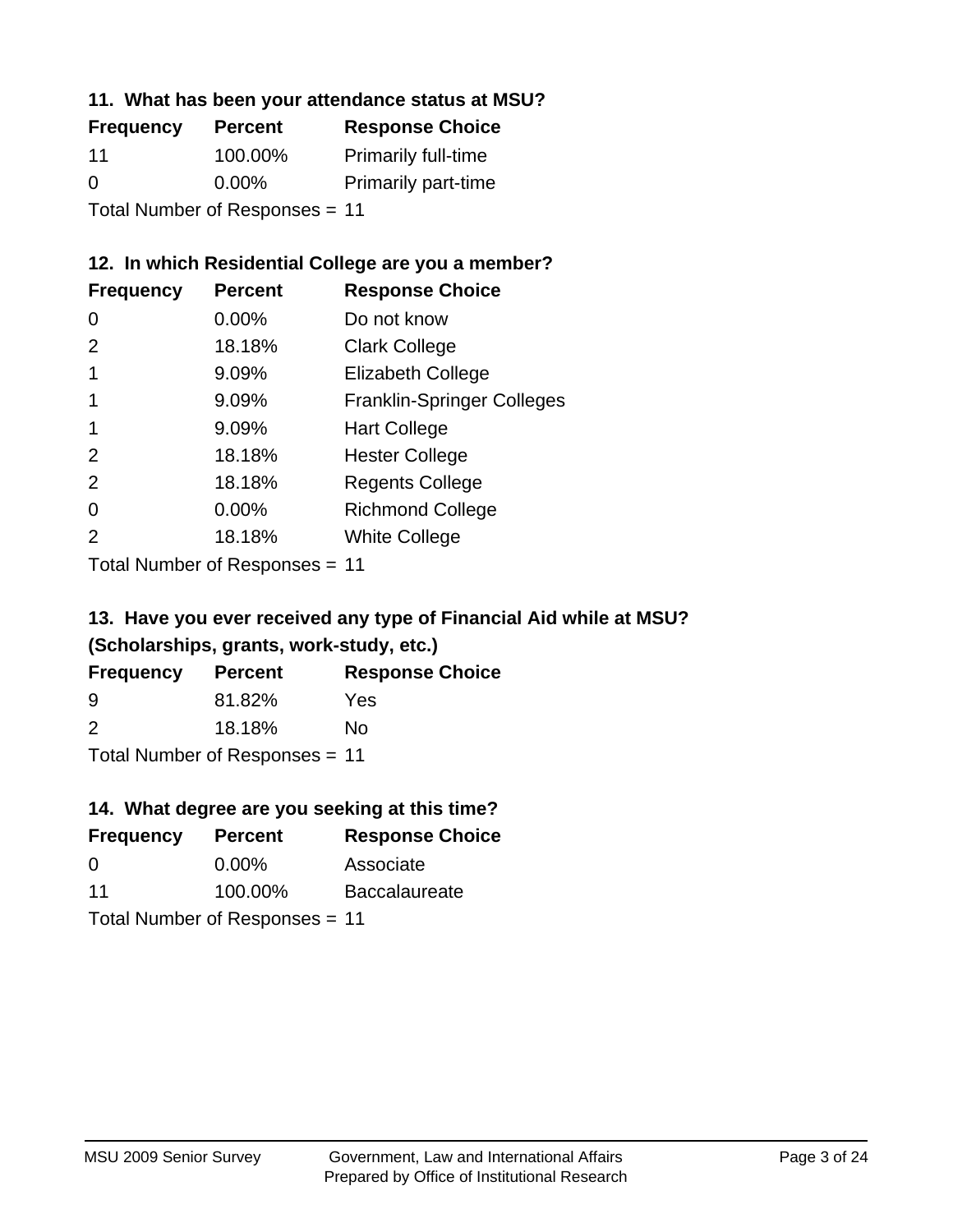**15. How many years will it take you to complete your degree from the point of your initial enrollment in college (including any time at a previous institution)?**

| <b>Frequency</b> | <b>Percent</b> | <b>Response Choice</b> |
|------------------|----------------|------------------------|
| $\mathbf 1$      | 9.09%          | Two                    |
| 1                | 9.09%          | <b>Three</b>           |
| 2                | 18.18%         | Four                   |
| 6                | 54.55%         | Five                   |
| $\Omega$         | 0.00%          | <b>Six</b>             |
|                  | 9.09%          | More than six          |
|                  |                |                        |

Total Number of Responses = 11

#### **16. In what range does your grade point average fall?**

| <b>Frequency</b> | <b>Percent</b> | <b>Response Choice</b> |
|------------------|----------------|------------------------|
| -0               | $0.00\%$       | $2.00 - 2.50$          |
| 1                | 9.09%          | $2.51 - 3.00$          |
| 4                | 36.36%         | $3.01 - 3.50$          |
| 6                | 54.55%         | $3.51 - 4.00$          |
|                  |                |                        |

Total Number of Responses = 11

## **They are used to sort the data, and do not appear in this table Questions 17 and 18 relate to department and program information.**

### **19. For what purpose did you enroll at MSU?**

| <b>Frequency</b>                | <b>Percent</b> | <b>Response Choice</b>                    |
|---------------------------------|----------------|-------------------------------------------|
| 0                               | $0.00\%$       | To receive an associate degree            |
| 11                              | 100.00%        | To receive a baccalaureate degree         |
| $\Omega$                        | $0.00\%$       | To take a few job related courses         |
| $\Omega$                        | 0.00%          | To transfer to another college/university |
| Total Number of Decononces - 11 |                |                                           |

Total Number of Responses = 11

# **20. What is the highest degree you eventually hope to receive?**

| <b>Frequency</b> | <b>Percent</b>             | <b>Response Choice</b> |
|------------------|----------------------------|------------------------|
| 0                | $0.00\%$                   | Associate              |
| $\mathbf 1$      | 9.09%                      | <b>Baccalaureate</b>   |
| 4                | 36.36%                     | Graduate               |
| 6                | 54.55%                     | Professional           |
|                  | Tatal Number of Desperance |                        |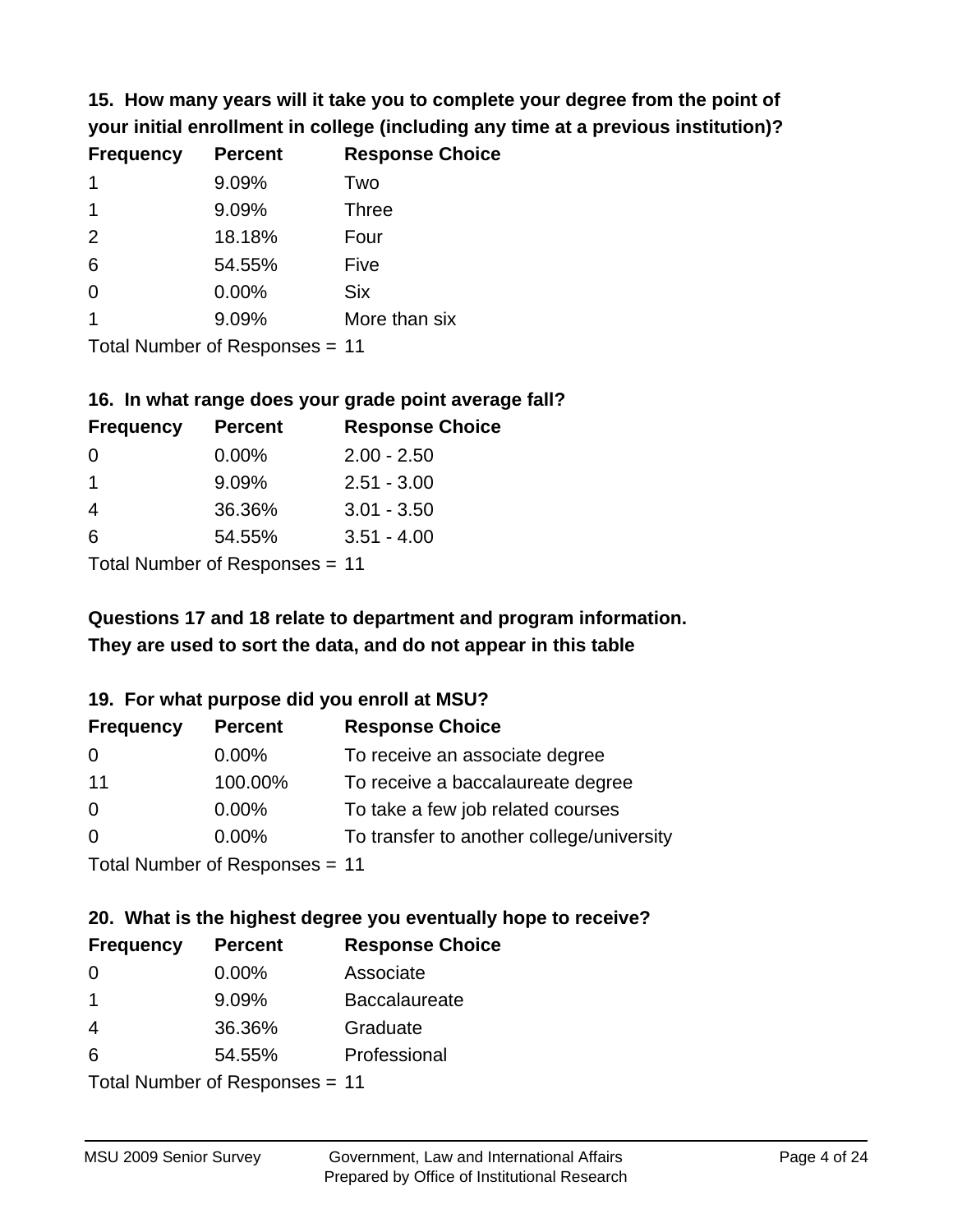### **21. Which best describes your situation?**

| <b>Percent</b> | <b>Response Choice</b>               |
|----------------|--------------------------------------|
| 54.55%         | Did not change major/area            |
| 18.18%         | Did not initially declare major/area |
| 27.27%         | Changed major/area                   |
|                |                                      |

Total Number of Responses = 11

## **22. While school was in session during the past year, how many hours per week, on average, did you work for pay?**

| <b>Frequency</b> | <b>Percent</b> | <b>Response Choice</b> |
|------------------|----------------|------------------------|
| 4                | 36.36%         | Did not work           |
| 3                | 27.27%         | Worked 1-10 hrs        |
| $\overline{1}$   | 9.09%          | Worked 11-20 hrs       |
| $\mathbf 1$      | 9.09%          | Worked 21-30 hrs       |
| $\mathbf 1$      | 9.09%          | Worked 31-40 hrs       |
|                  | 9.09%          | Worked over 40 hrs     |
|                  |                |                        |

Total Number of Responses = 11

### **23. For the most part, were classes offered at times convenient to you?**

| <b>Frequency</b> | <b>Percent</b>                 | <b>Response Choice</b> |
|------------------|--------------------------------|------------------------|
| 10               | 90.91%                         | <b>Yes</b>             |
| -1               | $9.09\%$                       | No.                    |
|                  | Total Number of Responses = 11 |                        |

### **24. If no, what time would you have preferred?**

| <b>Frequency</b>              | <b>Percent</b> | <b>Response Choice</b> |
|-------------------------------|----------------|------------------------|
| $\Omega$                      | $0.00\%$       | Late afternoon         |
| $\mathbf 1$                   | 100.00%        | Evening                |
| $\Omega$                      | $0.00\%$       | Weekend                |
| $\Omega$                      | $0.00\%$       | During the day         |
| Total Number of Responses = 1 |                |                        |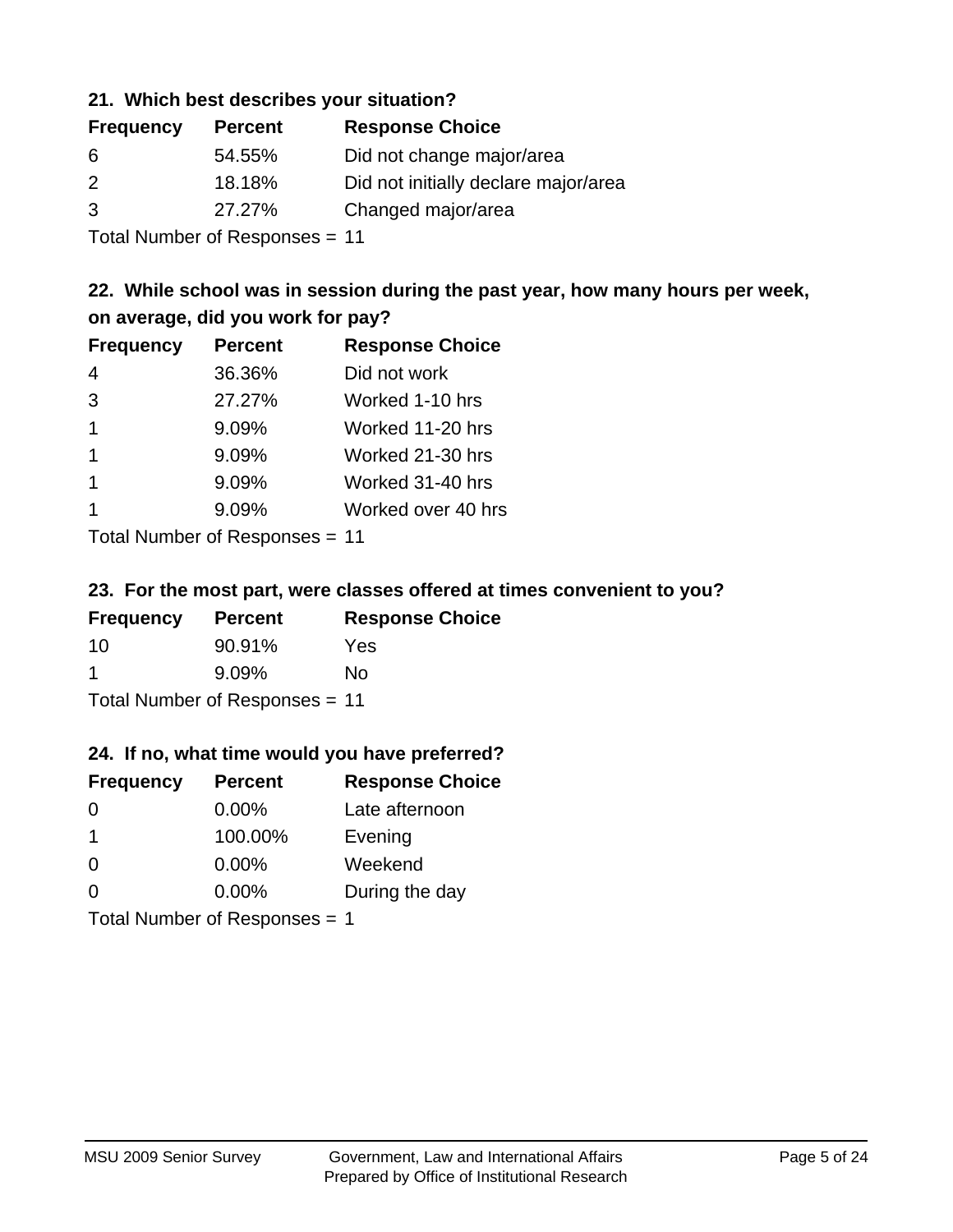# **25. Which best describes the location where you completed the majority of your**

| coursework? |  |
|-------------|--|
|-------------|--|

| <b>Frequency</b> | <b>Percent</b>                 | <b>Response Choice</b> |
|------------------|--------------------------------|------------------------|
| 10               | 90.91%                         | Murray                 |
| 0                | 0.00%                          | Paducah                |
| 0                | 0.00%                          | Ft. Campbell           |
| 1                | 9.09%                          | Madisonville           |
| 0                | 0.00%                          | Hopkinsville           |
| 0                | 0.00%                          | Henderson              |
| 0                | 0.00%                          | On the Internet        |
| 0                | 0.00%                          | Other                  |
|                  | Total Number of Responses = 11 |                        |

### **26. Did you take any online courses while at Murray State?**

| <b>Frequency</b> | <b>Percent</b>                 | <b>Response Choice</b> |
|------------------|--------------------------------|------------------------|
| 4                | 36.36%                         | Yes                    |
| -7               | 63.64%                         | No                     |
|                  | Total Number of Responses = 11 |                        |

## **27. Did it take you an extra semester or more to complete degree requirements at Murray State?**

| <b>Frequency</b>               | <b>Percent</b> | <b>Response Choice</b> |  |  |
|--------------------------------|----------------|------------------------|--|--|
| 6                              | 54.55%         | Yes                    |  |  |
| .5                             | 45.45%         | No                     |  |  |
| Total Number of Responses = 11 |                |                        |  |  |

## **28. If yes, why did it take you an extra semester or more?**

| <b>Frequency</b> | <b>Percent</b>                  | <b>Response Choice</b>                                       |
|------------------|---------------------------------|--------------------------------------------------------------|
| $\overline{0}$   | $0.00\%$                        | Work obligation limited my enrollment.                       |
| $\mathbf 0$      | $0.00\%$                        | Family obligations limited my enrollment.                    |
| $\overline{0}$   | $0.00\%$                        | Tuition and other costs of attendance limited my enrollment. |
| $\overline{1}$   | 16.67%                          | A decision to change majors added to my requirements.        |
| 2                | 33.33%                          | A required course or courses were not offered.               |
| $\overline{0}$   | $0.00\%$                        | Credits were lost transferring to Murray State.              |
| 3                | 50.00%                          | Other                                                        |
|                  | Total Number of Reconnege $-$ 6 |                                                              |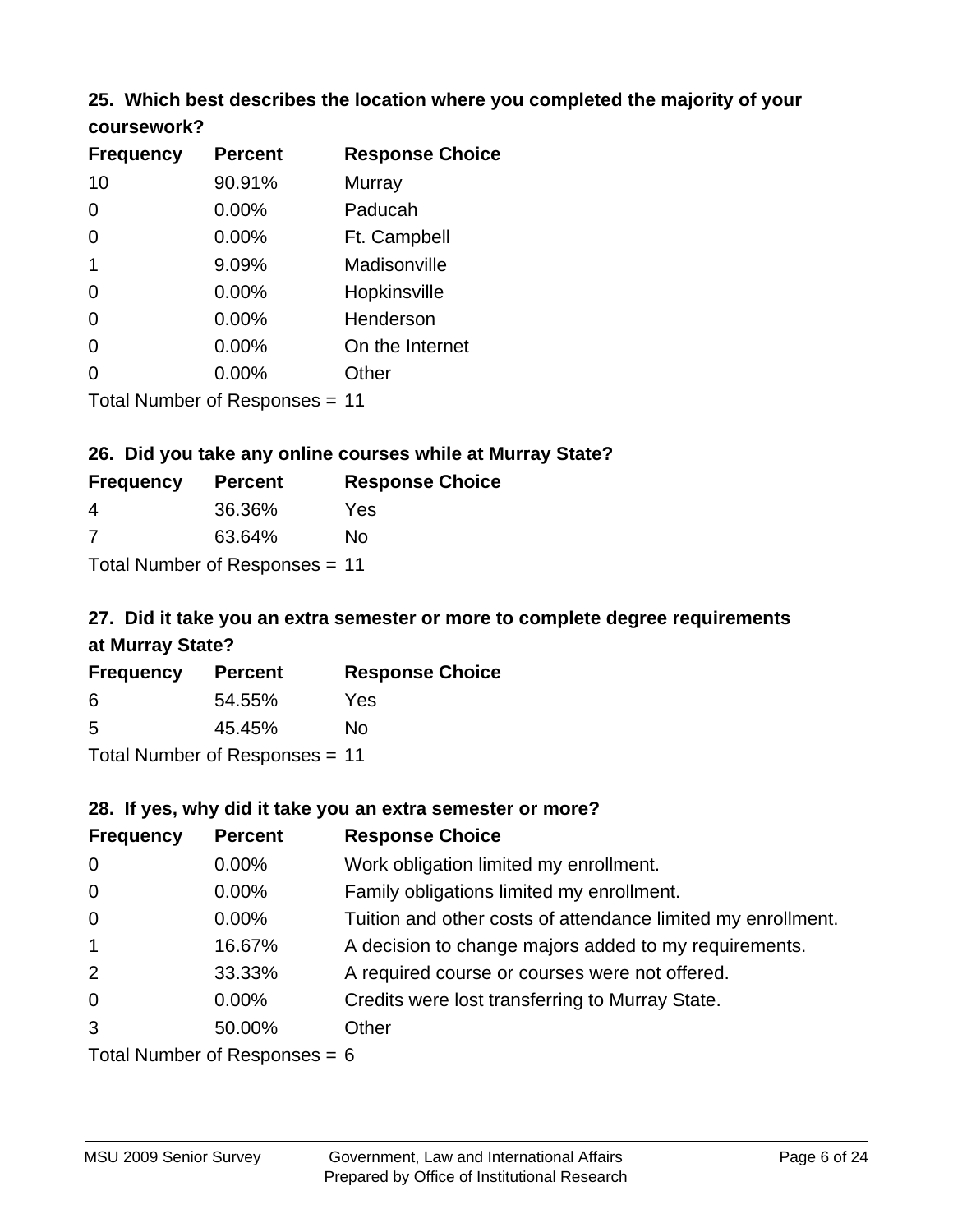## **29. Did you have trouble getting any course(s) you needed while at Murray State?**

| <b>Frequency</b>               | <b>Percent</b> | <b>Response Choice</b> |  |
|--------------------------------|----------------|------------------------|--|
| -6                             | 54.55%         | Yes                    |  |
| -5                             | 45.45%         | Nο                     |  |
| Total Number of Responses = 11 |                |                        |  |

### **30. If yes, why did you have trouble getting the course?**

| <b>Frequency</b> | <b>Percent</b> | <b>Response Choice</b>                                |
|------------------|----------------|-------------------------------------------------------|
| 3                | 50.00%         | Not offered the semester I needed it.                 |
| $\overline{0}$   | $0.00\%$       | Not offered at hours convenient to my work schedule.  |
| 2                | 33.33%         | Not offered at hours suitable for my school schedule. |
| $\overline{1}$   | 16.67%         | All course sections were closed.                      |
| $\overline{0}$   | $0.00\%$       | I was unaware of the prerequisites for the course.    |
|                  |                |                                                       |

Total Number of Responses  $= 6$ 

## **31. Which statement best describes your experience with off-campus coop/internship?**

| <b>Frequency</b> | <b>Percent</b>                | <b>Response Choice</b>             |
|------------------|-------------------------------|------------------------------------|
| 9                | 81.82%                        | Cannot judge, I did not have one.  |
| $\Omega$         | $0.00\%$                      | My experience was very valuable.   |
| 2                | 18.18%                        | My experience was valuable.        |
| $\Omega$         | $0.00\%$                      | My experience was of little value. |
| $\Omega$         | 0.00%                         | My experience was of no value.     |
|                  | $T$ and Number and Decomposed |                                    |

Total Number of Responses = 11

# **32. Which statement best describes your experience with on-campus faculty-directed research, scholarly, or creative project?**

| <b>Frequency</b> | <b>Percent</b>             | <b>Response Choice</b>             |
|------------------|----------------------------|------------------------------------|
| 5                | 45.45%                     | Cannot judge; I did not have one.  |
| 2                | 18.18%                     | My experience was very valuable.   |
| $\overline{4}$   | 36.36%                     | My experience was valuable.        |
| $\overline{0}$   | $0.00\%$                   | My experience was of little value. |
| $\Omega$         | 0.00%                      | My experience was of no value.     |
|                  | Tatal Number of Desperance |                                    |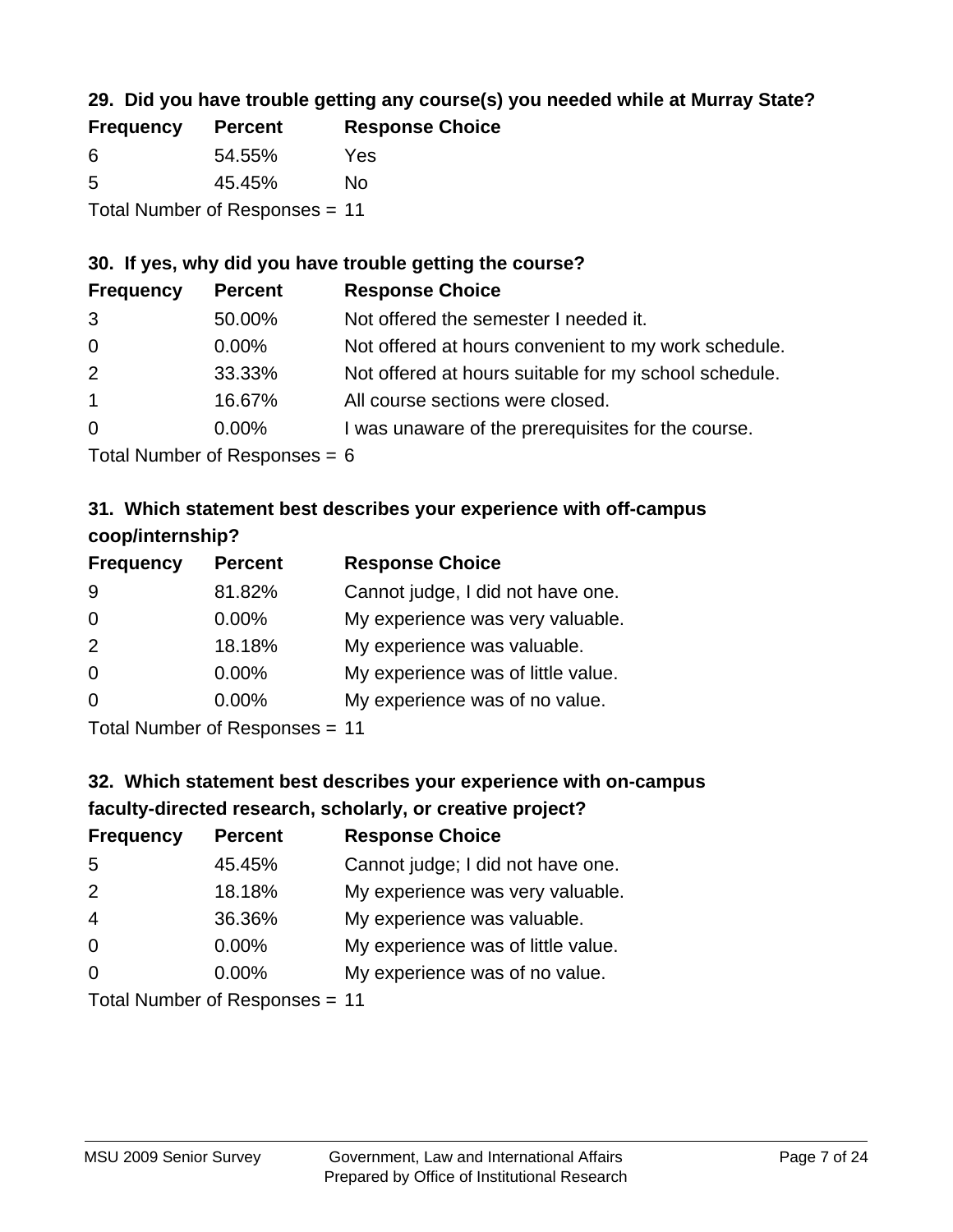#### **33. Which statement best describes your experience with academic advising in your major/area?**

| 111, 1001, 11101, 01100 |                |                                                       |
|-------------------------|----------------|-------------------------------------------------------|
| <b>Frequency</b>        | <b>Percent</b> | <b>Response Choice</b>                                |
| $\mathbf{1}$            | 9.09%          | Cannot judge; I did not make use of the opportunity.  |
| 9                       | 81.82%         | I was satisfied with information my adviser provided. |
| $\overline{1}$          | 9.09%          | Advice was inaccurate, incomplete, or misleading.     |
| $\overline{0}$          | 0.00%          | My adviser was not available.                         |
|                         |                |                                                       |

Total Number of Responses = 11

## **For questions 34-48, indicate the extent to which you were satisfied.**

| 34. Class size relative to type of course |  |  |  |  |  |  |  |  |
|-------------------------------------------|--|--|--|--|--|--|--|--|
|-------------------------------------------|--|--|--|--|--|--|--|--|

| <b>Frequency</b>               | <b>Percent</b> | <b>Response Choice</b> |  |  |
|--------------------------------|----------------|------------------------|--|--|
| -5                             | 45.45%         | Very satisfied         |  |  |
| 6                              | 54.55%         | Satisfied              |  |  |
| $\Omega$                       | $0.00\%$       | <b>Dissatisfied</b>    |  |  |
| $\Omega$                       | $0.00\%$       | Very dissatisfied      |  |  |
| Total Number of Responses - 11 |                |                        |  |  |

Total Number of Responses = 11

## **35. Out-of-class availability of faculty**

| <b>Frequency</b> | <b>Percent</b>            | <b>Response Choice</b> |
|------------------|---------------------------|------------------------|
| $\mathcal{P}$    | 18.18%                    | Very satisfied         |
| 9                | 81.82%                    | Satisfied              |
| $\Omega$         | $0.00\%$                  | <b>Dissatisfied</b>    |
| $\Omega$         | $0.00\%$                  | Very dissatisfied      |
|                  | Total Number of Deepersee |                        |

Total Number of Responses = 11

## **36. Effectiveness of your high school preparation for college work**

| <b>Frequency</b>               | <b>Percent</b> | <b>Response Choice</b> |  |  |
|--------------------------------|----------------|------------------------|--|--|
| 2                              | 18.18%         | Very satisfied         |  |  |
| 3                              | 27.27%         | Satisfied              |  |  |
| 6                              | 54.55%         | <b>Dissatisfied</b>    |  |  |
| $\Omega$                       | 0.00%          | Very dissatisfied      |  |  |
| Total Number of Responses = 11 |                |                        |  |  |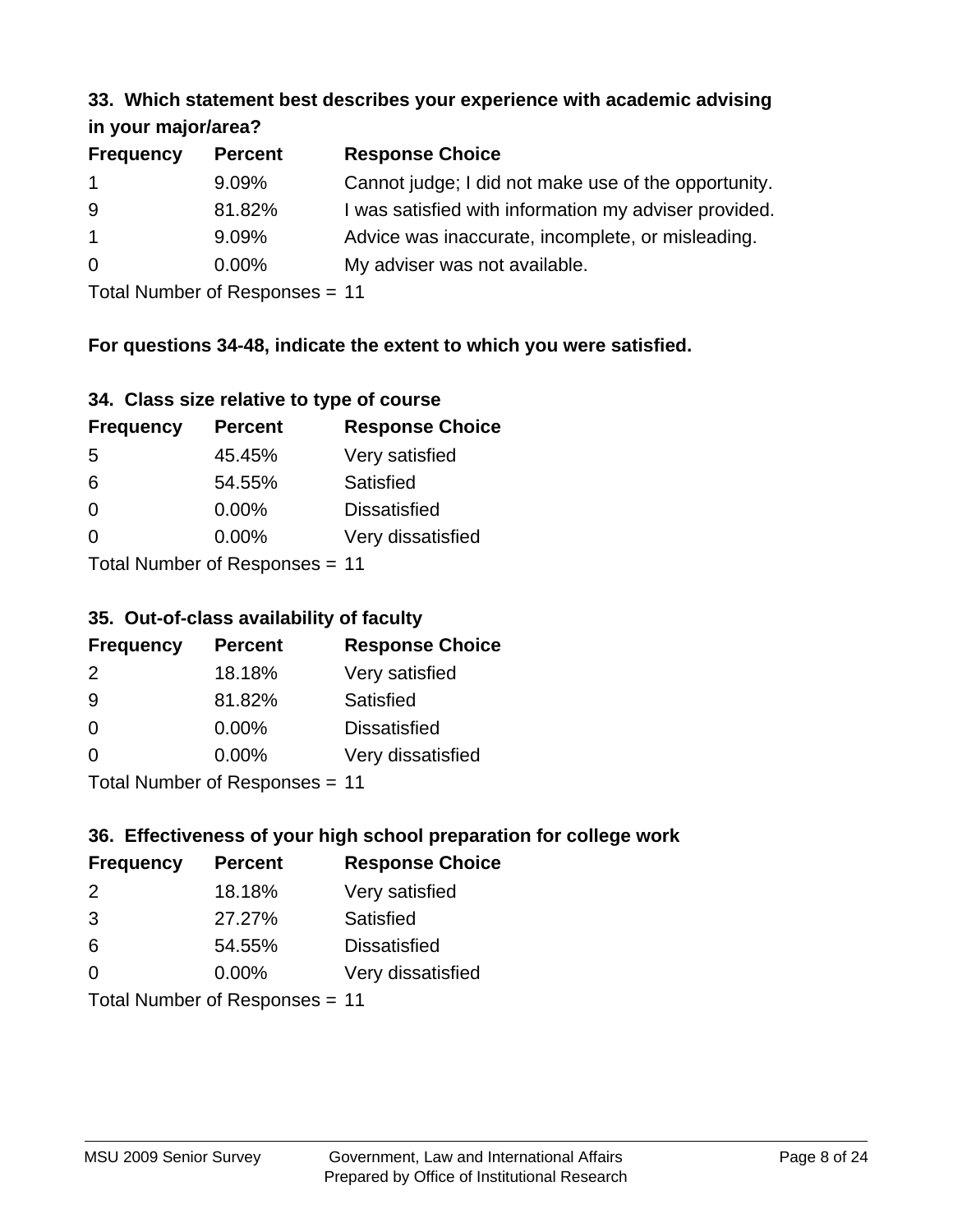## **37. Fairness of faculty in their treatment of individual students**

| <b>Frequency</b> | <b>Percent</b> | <b>Response Choice</b> |
|------------------|----------------|------------------------|
| $\mathcal{P}$    | 18.18%         | Very satisfied         |
| 6                | 54.55%         | Satisfied              |
| 3                | 27.27%         | <b>Dissatisfied</b>    |
| $\Omega$         | $0.00\%$       | Very dissatisfied      |
|                  |                |                        |

Total Number of Responses = 11

### **38. Overall quality of instruction at Murray State**

| <b>Frequency</b> | <b>Percent</b> | <b>Response Choice</b> |
|------------------|----------------|------------------------|
| 3                | 27.27%         | Very satisfied         |
| 7                | 63.64%         | Satisfied              |
| $\overline{1}$   | 9.09%          | <b>Dissatisfied</b>    |
| ∩                | 0.00%          | Very dissatisfied      |
|                  |                |                        |

Total Number of Responses = 11

## **39. Quality of instruction in University Studies (General Education) courses**

| <b>Frequency</b> | <b>Percent</b>              | <b>Response Choice</b> |
|------------------|-----------------------------|------------------------|
| $\Omega$         | $0.00\%$                    | Very satisfied         |
| 9                | 90.00%                      | Satisfied              |
| $\mathbf 1$      | 10.00%                      | <b>Dissatisfied</b>    |
| $\Omega$         | $0.00\%$                    | Very dissatisfied      |
|                  | $Total Number of Denonce -$ |                        |

Total Number of Responses = 10

### **40. Quality of instruction in your major**

| <b>Frequency</b> | <b>Percent</b> | <b>Response Choice</b> |
|------------------|----------------|------------------------|
| 3                | 27.27%         | Very satisfied         |
| 6                | 54.55%         | Satisfied              |
| 2                | 18.18%         | <b>Dissatisfied</b>    |
| $\Omega$         | 0.00%          | Very dissatisfied      |
|                  |                |                        |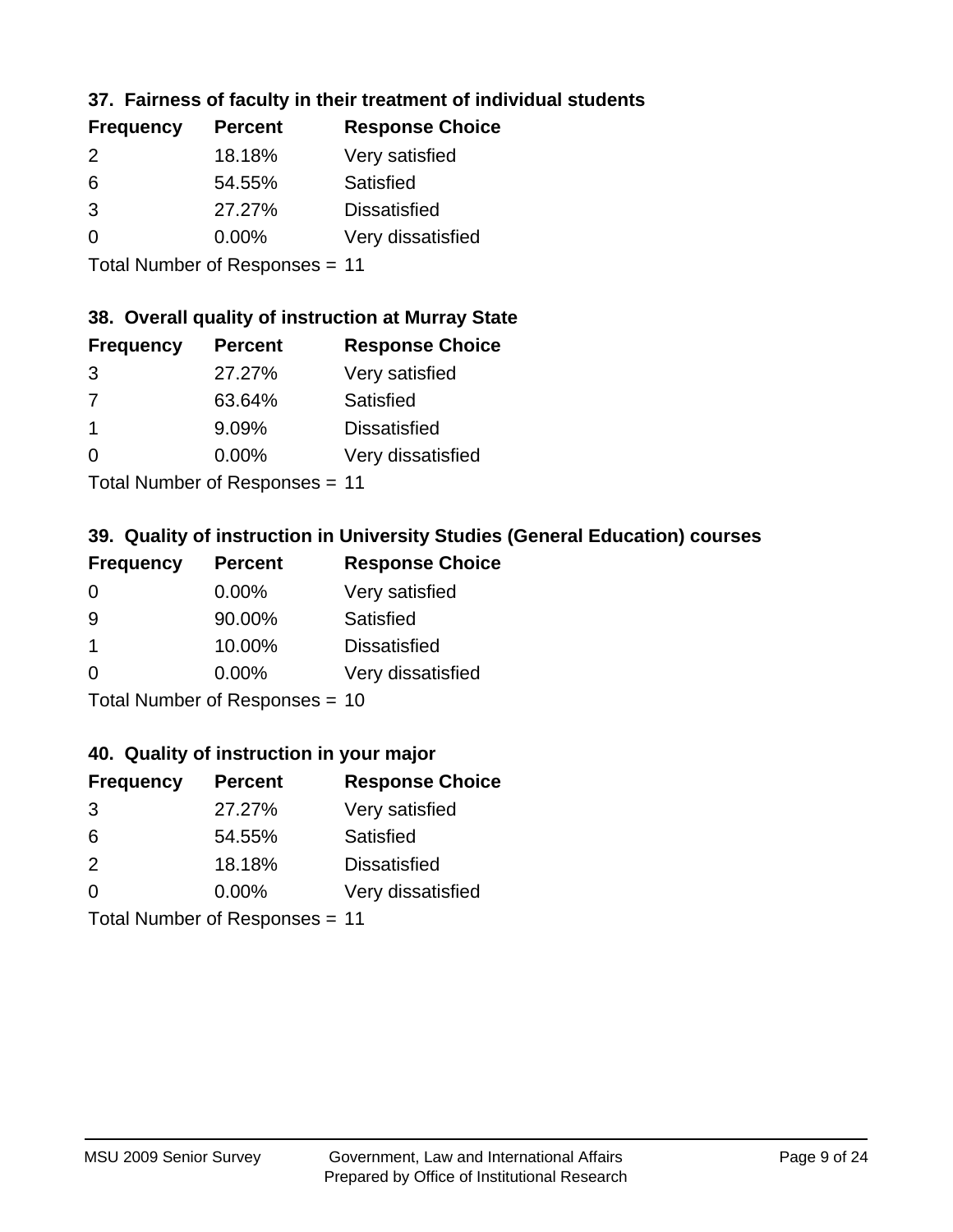## **41. Clarity of program objectives in your major**

| <b>Frequency</b> | <b>Percent</b> | <b>Response Choice</b> |
|------------------|----------------|------------------------|
| 3                | 27.27%         | Very satisfied         |
| 7                | 63.64%         | Satisfied              |
|                  | 9.09%          | <b>Dissatisfied</b>    |
| ∩                | $0.00\%$       | Very dissatisfied      |
|                  |                |                        |

Total Number of Responses = 11

### **42. Intellectual challenge of the academic program**

| <b>Frequency</b> | <b>Percent</b> | <b>Response Choice</b> |
|------------------|----------------|------------------------|
| 3                | 27.27%         | Very satisfied         |
| 7                | 63.64%         | Satisfied              |
|                  | 9.09%          | <b>Dissatisfied</b>    |
| $\Omega$         | 0.00%          | Very dissatisfied      |
|                  |                |                        |

Total Number of Responses = 11

## **43. Encouragement and information from your major department for employment after graduation**

| <b>Frequency</b> | <b>Percent</b> | <b>Response Choice</b> |
|------------------|----------------|------------------------|
| 0                | 0.00%          | Very satisfied         |
| 6                | 54.55%         | Satisfied              |
| 4                | 36.36%         | <b>Dissatisfied</b>    |
| $\mathbf 1$      | 9.09%          | Very dissatisfied      |
|                  |                |                        |

Total Number of Responses = 11

## **44. Availability of opportunities to engage in a faculty-mentored research,**

## **scholarly, or creative project in your area of study/interest**

| <b>Frequency</b> | <b>Percent</b> | <b>Response Choice</b> |
|------------------|----------------|------------------------|
| 3                | 27.27%         | Very satisfied         |
| 5                | 45.45%         | Satisfied              |
| 3                | 27.27%         | <b>Dissatisfied</b>    |
| $\Omega$         | 0.00%          | Very dissatisfied      |
|                  |                |                        |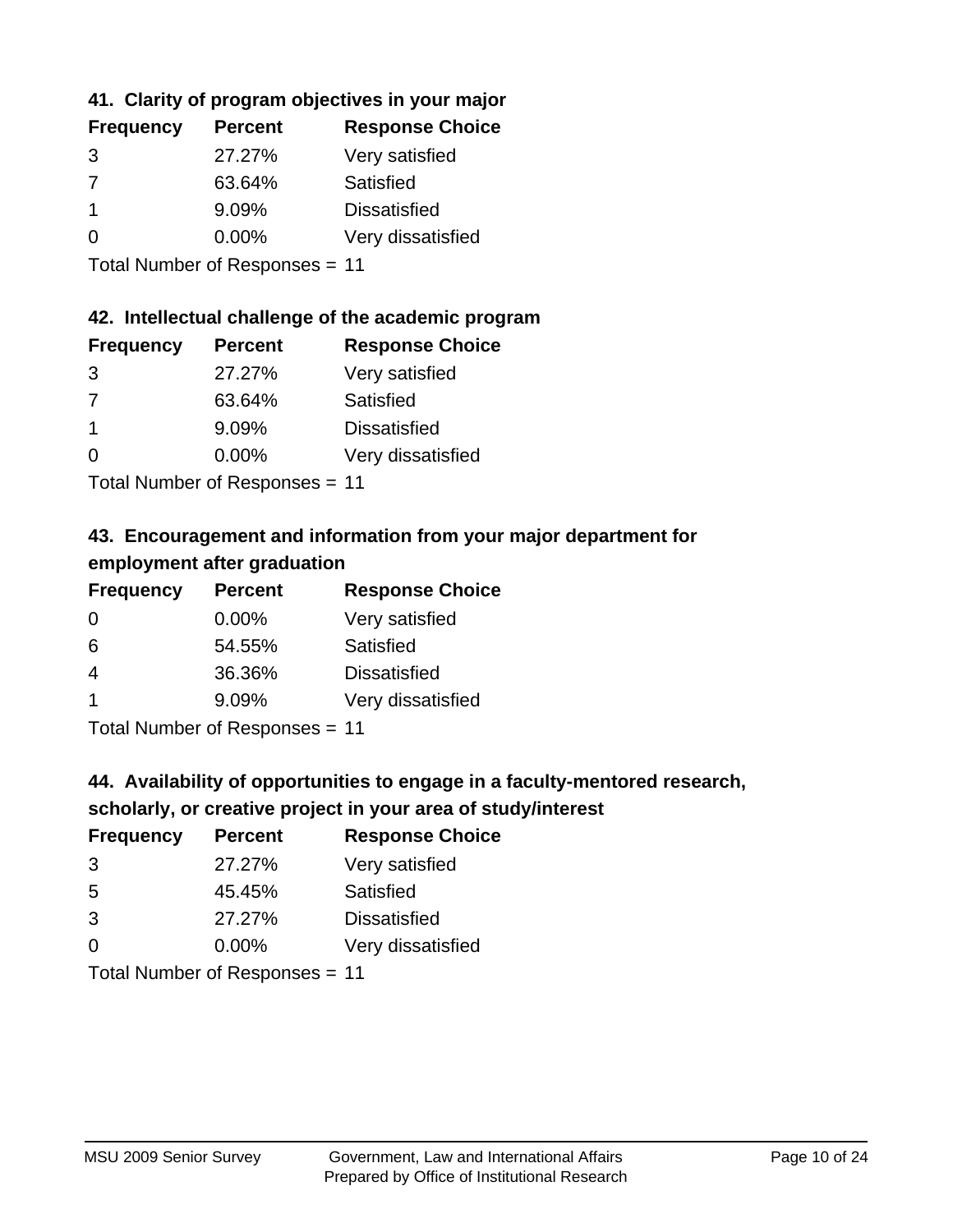### **45. Library hours**

| <b>Frequency</b> | <b>Percent</b> | <b>Response Choice</b> |
|------------------|----------------|------------------------|
| -1               | 10.00%         | Very satisfied         |
| 8                | 80.00%         | Satisfied              |
|                  | 10.00%         | <b>Dissatisfied</b>    |
| $\Omega$         | 0.00%          | Very dissatisfied      |
|                  |                |                        |

Total Number of Responses = 10

## **46. Effectiveness of library personnel in meeting your information needs**

| <b>Frequency</b> | <b>Percent</b> | <b>Response Choice</b> |
|------------------|----------------|------------------------|
| 0                | $0.00\%$       | Very satisfied         |
| 10               | 90.91%         | Satisfied              |
|                  | 9.09%          | <b>Dissatisfied</b>    |
| $\Omega$         | 0.00%          | Very dissatisfied      |
|                  |                |                        |

Total Number of Responses = 11

### **47. Access to library resources on hand**

| <b>Frequency</b> | <b>Percent</b>             | <b>Response Choice</b> |
|------------------|----------------------------|------------------------|
| -1               | 9.09%                      | Very satisfied         |
| 6                | 54.55%                     | Satisfied              |
| 3                | 27.27%                     | <b>Dissatisfied</b>    |
|                  | 9.09%                      | Very dissatisfied      |
|                  | Tatal Number of Desperance |                        |

Total Number of Responses = 11

### **48. Electronic access to library resources**

| <b>Frequency</b> | <b>Percent</b>                 | <b>Response Choice</b> |
|------------------|--------------------------------|------------------------|
|                  | 9.09%                          | Very satisfied         |
| -9               | 81.82%                         | Satisfied              |
| -1               | 9.09%                          | <b>Dissatisfied</b>    |
| $\Omega$         | $0.00\%$                       | Very dissatisfied      |
|                  | Total Number of Responses = 11 |                        |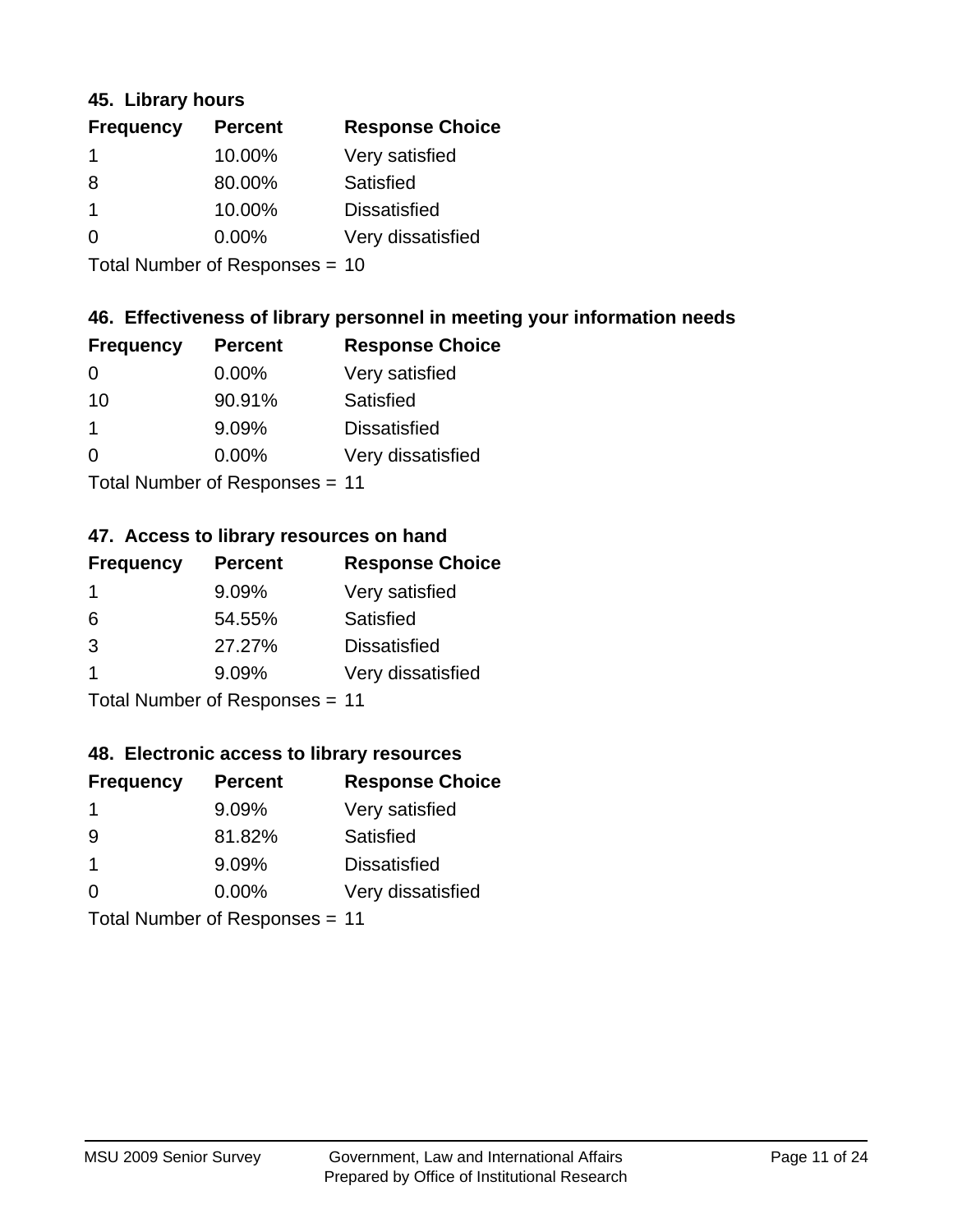**was in helping you achieve these goals. For questions 49-55, please indicate how effective University Studies at MSU** 

## **49. Writing Skills**

| <b>Frequency</b> | <b>Percent</b>                 | <b>Response Choice</b> |
|------------------|--------------------------------|------------------------|
| $\Omega$         | $0.00\%$                       | Very effective         |
| 8                | 80.00%                         | Effective              |
| 2                | 20.00%                         | Ineffective            |
| $\Omega$         | $0.00\%$                       | Very ineffective       |
|                  | Total Number of Responses = 10 |                        |

### **50. Speaking Skills**

| <b>Frequency</b> | <b>Percent</b>                 | <b>Response Choice</b> |
|------------------|--------------------------------|------------------------|
| $\Omega$         | $0.00\%$                       | Very effective         |
| 7                | 70.00%                         | Effective              |
| 3                | 30.00%                         | Ineffective            |
| $\Omega$         | $0.00\%$                       | Very ineffective       |
|                  | Total Number of Responses = 10 |                        |

## **51. Critical Thinking Skills**

| <b>Frequency</b>             | <b>Percent</b> | <b>Response Choice</b> |
|------------------------------|----------------|------------------------|
| 2                            | 20.00%         | Very effective         |
| 7                            | 70.00%         | Effective              |
| $\Omega$                     | $0.00\%$       | Ineffective            |
|                              | 10.00%         | Very ineffective       |
| $Total Number of Denonone -$ |                |                        |

Total Number of Responses = 10

## **52. Computer Technology**

| <b>Frequency</b> | <b>Percent</b>                 | <b>Response Choice</b> |
|------------------|--------------------------------|------------------------|
| -1               | 10.00%                         | Very effective         |
| 6                | 60.00%                         | Effective              |
| $\overline{1}$   | 10.00%                         | Ineffective            |
| $\mathcal{P}$    | 20.00%                         | Very ineffective       |
|                  | Total Number of Responses = 10 |                        |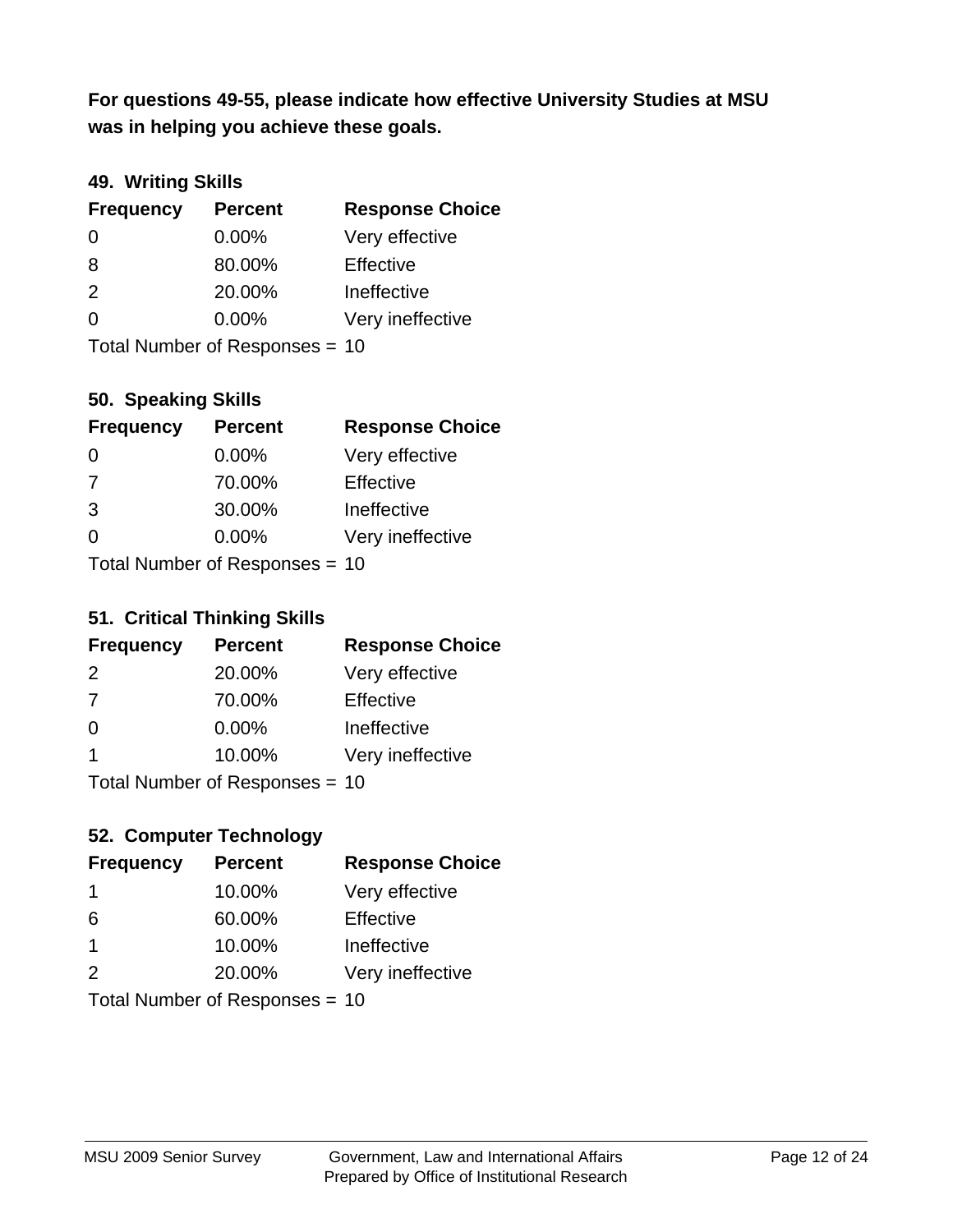## **53. General Knowledge in the liberal arts and sciences**

| <b>Frequency</b> | <b>Percent</b> | <b>Response Choice</b> |
|------------------|----------------|------------------------|
| $\Omega$         | $0.00\%$       | Very effective         |
| 8                | 80.00%         | Effective              |
|                  | 10.00%         | Ineffective            |
|                  | 10.00%         | Very ineffective       |
|                  |                |                        |

Total Number of Responses = 10

## **54. International Perspectives**

| <b>Frequency</b> | <b>Percent</b> | <b>Response Choice</b> |
|------------------|----------------|------------------------|
| 3                | 30.00%         | Very effective         |
| 6                | 60.00%         | Effective              |
| 1                | 10.00%         | Ineffective            |
| 0                | 0.00%          | Very ineffective       |
|                  |                |                        |

Total Number of Responses = 10

## **55. Stimulation of interest in areas outside your chosen field of study**

| <b>Frequency</b>               | <b>Percent</b> | <b>Response Choice</b> |
|--------------------------------|----------------|------------------------|
| -1                             | 10.00%         | Very effective         |
| 6                              | 60.00%         | Effective              |
| 3                              | 30.00%         | Ineffective            |
| $\Omega$                       | 0.00%          | Very ineffective       |
| Total Number of Responses = 10 |                |                        |

**For questions 56-83, please indicate how satisfactorily the following met your needs**

#### **56. African-American Student Services**

| <b>Frequency</b> | <b>Percent</b>                 | <b>Response Choice</b> |
|------------------|--------------------------------|------------------------|
| 11               | 100.00%                        | Did not use            |
| $\Omega$         | 0.00%                          | Very satisfied         |
| $\Omega$         | 0.00%                          | Satisfied              |
| $\Omega$         | $0.00\%$                       | <b>Dissatisfied</b>    |
| $\Omega$         | 0.00%                          | Very dissatisfied      |
|                  | Total Number of Responses = 11 |                        |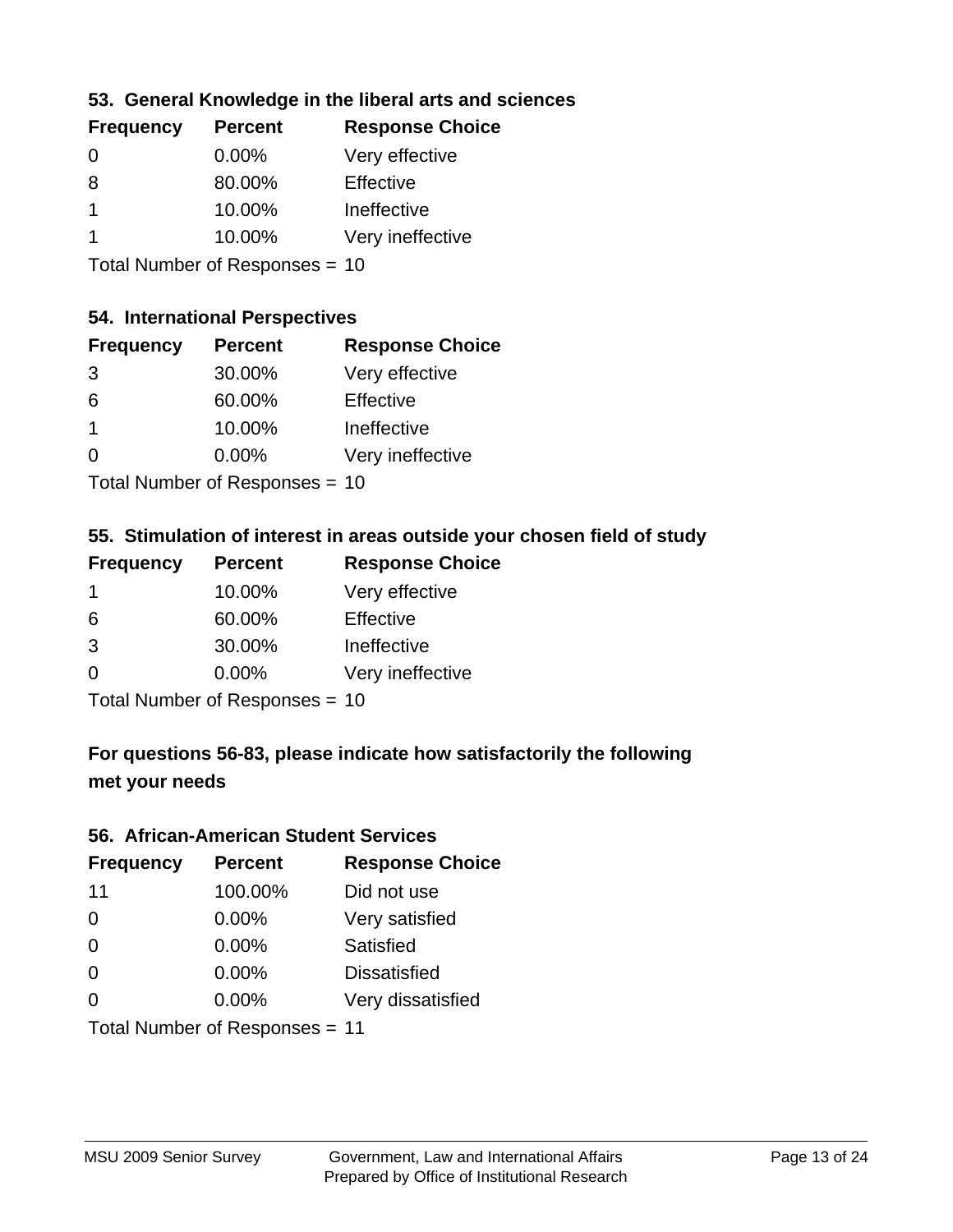### **57. Career Services Office**

| <b>Frequency</b> | <b>Percent</b> | <b>Response Choice</b> |
|------------------|----------------|------------------------|
| 9                | 81.82%         | Did not use            |
| 0                | 0.00%          | Very satisfied         |
| 2                | 18.18%         | Satisfied              |
| 0                | $0.00\%$       | <b>Dissatisfied</b>    |
|                  | $0.00\%$       | Very dissatisfied      |
|                  |                |                        |

Total Number of Responses = 11

## **58. Counseling and Testing Center**

| <b>Frequency</b> | <b>Percent</b>                   | <b>Response Choice</b> |
|------------------|----------------------------------|------------------------|
| -7               | 63.64%                           | Did not use            |
| 1                | 9.09%                            | Very satisfied         |
| 2                | 18.18%                           | Satisfied              |
| 1                | 9.09%                            | <b>Dissatisfied</b>    |
| ∩                | 0.00%                            | Very dissatisfied      |
|                  | $Total Number of Doeponeoc = 11$ |                        |

Total Number of Responses = 11

#### **59. Cultural programming and activities**

| <b>Frequency</b> | <b>Percent</b>            | <b>Response Choice</b> |
|------------------|---------------------------|------------------------|
| 4                | 36.36%                    | Did not use            |
| 2                | 18.18%                    | Very satisfied         |
| 5                | 45.45%                    | Satisfied              |
| $\Omega$         | $0.00\%$                  | <b>Dissatisfied</b>    |
| $\Omega$         | $0.00\%$                  | Very dissatisfied      |
|                  | Total Number of DoEROR 0. |                        |

Total Number of Responses = 11

### **60. E-study courses**

| <b>Frequency</b> | <b>Percent</b>                 | <b>Response Choice</b> |
|------------------|--------------------------------|------------------------|
| 7                | 63.64%                         | Did not use            |
| $\mathbf 1$      | 9.09%                          | Very satisfied         |
| 3                | 27.27%                         | Satisfied              |
| $\Omega$         | 0.00%                          | <b>Dissatisfied</b>    |
| $\Omega$         | $0.00\%$                       | Very dissatisfied      |
|                  | Total Number of Responses = 11 |                        |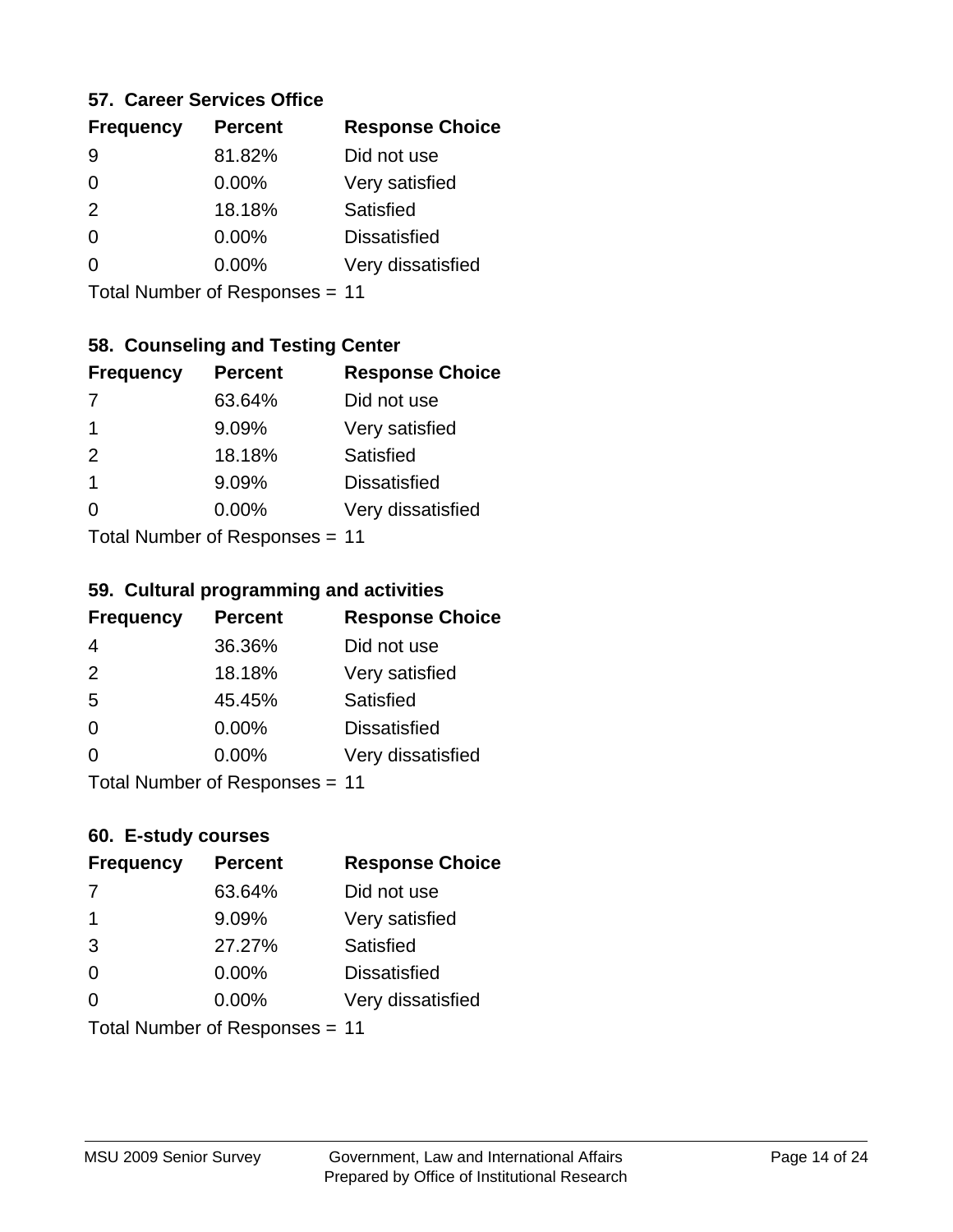#### **61. Food Services**

| <b>Percent</b> | <b>Response Choice</b> |
|----------------|------------------------|
| 27.27%         | Did not use            |
| 18.18%         | Very satisfied         |
| 36.36%         | Satisfied              |
| 9.09%          | <b>Dissatisfied</b>    |
| 9.09%          | Very dissatisfied      |
|                |                        |

Total Number of Responses = 11

## **62. Greek life and activities**

| <b>Frequency</b> | <b>Percent</b>                 | <b>Response Choice</b> |
|------------------|--------------------------------|------------------------|
| 9                | 81.82%                         | Did not use            |
| 2                | 18.18%                         | Very satisfied         |
| $\Omega$         | 0.00%                          | Satisfied              |
| $\Omega$         | 0.00%                          | <b>Dissatisfied</b>    |
| O                | 0.00%                          | Very dissatisfied      |
|                  | Total Number of Responses = 11 |                        |

#### **63. Health Services**

| <b>Frequency</b> | <b>Percent</b>             | <b>Response Choice</b> |
|------------------|----------------------------|------------------------|
| 7                | 63.64%                     | Did not use            |
| 3                | 27.27%                     | Very satisfied         |
| $\Omega$         | $0.00\%$                   | Satisfied              |
| -1               | 9.09%                      | <b>Dissatisfied</b>    |
| $\Omega$         | 0.00%                      | Very dissatisfied      |
|                  | Total Number of Desperance |                        |

Total Number of Responses = 11

## **64. Honor Societies/Departmental Clubs/Special Interest Organizations**

| <b>Frequency</b> | <b>Percent</b>                 | <b>Response Choice</b> |
|------------------|--------------------------------|------------------------|
| 5                | 45.45%                         | Did not use            |
| 2                | 18.18%                         | Very satisfied         |
| $\overline{4}$   | 36.36%                         | Satisfied              |
| $\Omega$         | $0.00\%$                       | <b>Dissatisfied</b>    |
| $\Omega$         | 0.00%                          | Very dissatisfied      |
|                  | Total Number of Responses = 11 |                        |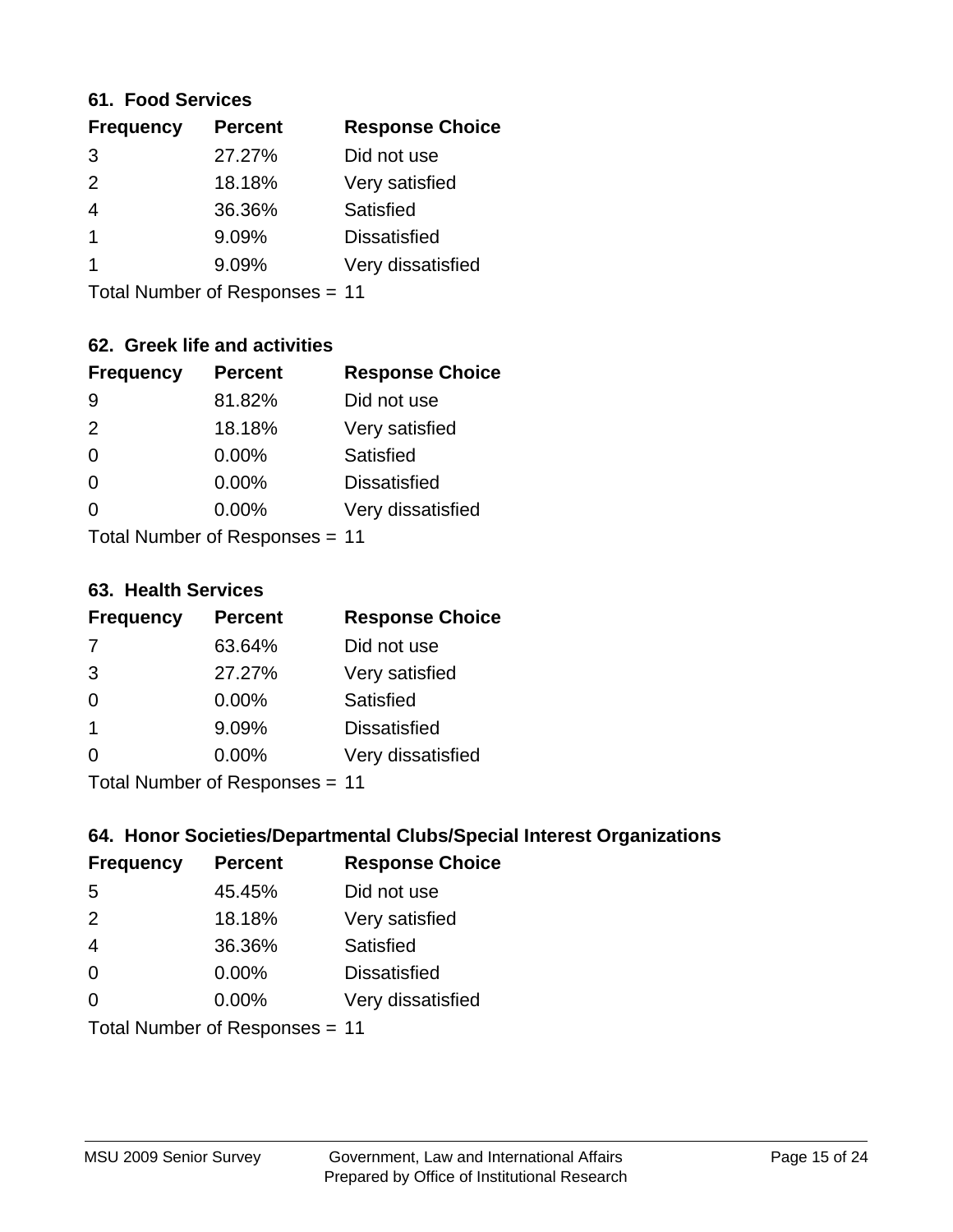### **65. International Programs and activities**

| <b>Percent</b> | <b>Response Choice</b> |
|----------------|------------------------|
| 45.45%         | Did not use            |
| 27.27%         | Very satisfied         |
| 27.27%         | Satisfied              |
| $0.00\%$       | <b>Dissatisfied</b>    |
| $0.00\%$       | Very dissatisfied      |
|                |                        |

Total Number of Responses = 11

## **66. International student support services**

| <b>Frequency</b> | <b>Percent</b>            | <b>Response Choice</b> |
|------------------|---------------------------|------------------------|
| 10               | 90.91%                    | Did not use            |
| $\Omega$         | 0.00%                     | Very satisfied         |
| $\overline{1}$   | 9.09%                     | <b>Satisfied</b>       |
| $\Omega$         | 0.00%                     | <b>Dissatisfied</b>    |
| $\Omega$         | $0.00\%$                  | Very dissatisfied      |
|                  | Total Number of DoEROR 0. |                        |

Total Number of Responses = 11

#### **67. Intramural Sports and Recreation**

| <b>Frequency</b> | <b>Percent</b>                  | <b>Response Choice</b> |
|------------------|---------------------------------|------------------------|
| 7                | 63.64%                          | Did not use            |
| $\Omega$         | $0.00\%$                        | Very satisfied         |
| $\overline{4}$   | 36.36%                          | Satisfied              |
| $\Omega$         | $0.00\%$                        | <b>Dissatisfied</b>    |
| $\Omega$         | $0.00\%$                        | Very dissatisfied      |
|                  | $Total Number of Doeponce = 11$ |                        |

Total Number of Responses = 11

## **68. Lowry Center/Community College**

| <b>Frequency</b> | <b>Percent</b>                 | <b>Response Choice</b> |
|------------------|--------------------------------|------------------------|
| 11               | 100.00%                        | Did not use            |
| $\Omega$         | 0.00%                          | Very satisfied         |
| $\Omega$         | 0.00%                          | Satisfied              |
| $\Omega$         | 0.00%                          | <b>Dissatisfied</b>    |
| $\Omega$         | $0.00\%$                       | Very dissatisfied      |
|                  | Total Number of Responses = 11 |                        |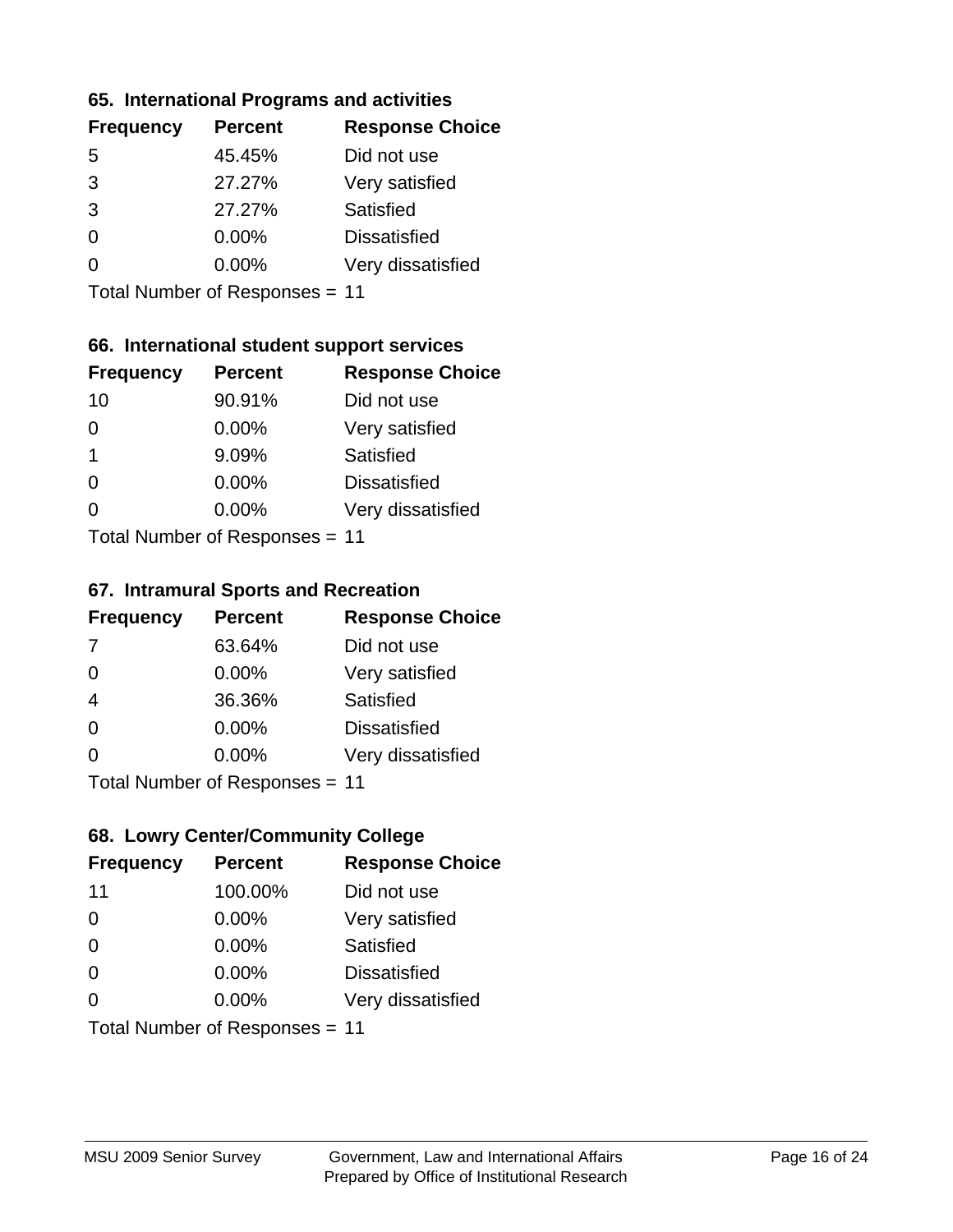## **69. Library**

| <b>Frequency</b> | <b>Percent</b> | <b>Response Choice</b> |
|------------------|----------------|------------------------|
| 2                | 18.18%         | Did not use            |
| 2                | 18.18%         | Very satisfied         |
| 7                | 63.64%         | Satisfied              |
| 0                | 0.00%          | <b>Dissatisfied</b>    |
| $\overline{0}$   | 0.00%          | Very dissatisfied      |
|                  |                |                        |

Total Number of Responses = 11

## **70. MAP Report**

| <b>Frequency</b> | <b>Percent</b>                 | <b>Response Choice</b> |
|------------------|--------------------------------|------------------------|
|                  | 0.00%                          | Did not use            |
| -1               | 9.09%                          | Very satisfied         |
| 7                | 63.64%                         | Satisfied              |
| $\overline{1}$   | 9.09%                          | <b>Dissatisfied</b>    |
| $\mathcal{P}$    | 18.18%                         | Very dissatisfied      |
|                  | Total Number of Responses = 11 |                        |

#### **71. MSU Web site**

| <b>Frequency</b> | <b>Percent</b>                 | <b>Response Choice</b> |
|------------------|--------------------------------|------------------------|
| 1                | 9.09%                          | Did not use            |
| 5                | 45.45%                         | Very satisfied         |
| $\overline{4}$   | 36.36%                         | Satisfied              |
| -1               | 9.09%                          | <b>Dissatisfied</b>    |
| ∩                | $0.00\%$                       | Very dissatisfied      |
|                  | Total Number of Responses = 11 |                        |

# **72. NCAA Sports**

| <b>Frequency</b> | <b>Percent</b>                 | <b>Response Choice</b> |
|------------------|--------------------------------|------------------------|
| 9                | 81.82%                         | Did not use            |
| -1               | 9.09%                          | Very satisfied         |
| $\Omega$         | 0.00%                          | Satisfied              |
| -1               | 9.09%                          | <b>Dissatisfied</b>    |
| ∩                | 0.00%                          | Very dissatisfied      |
|                  | Total Number of Responses = 11 |                        |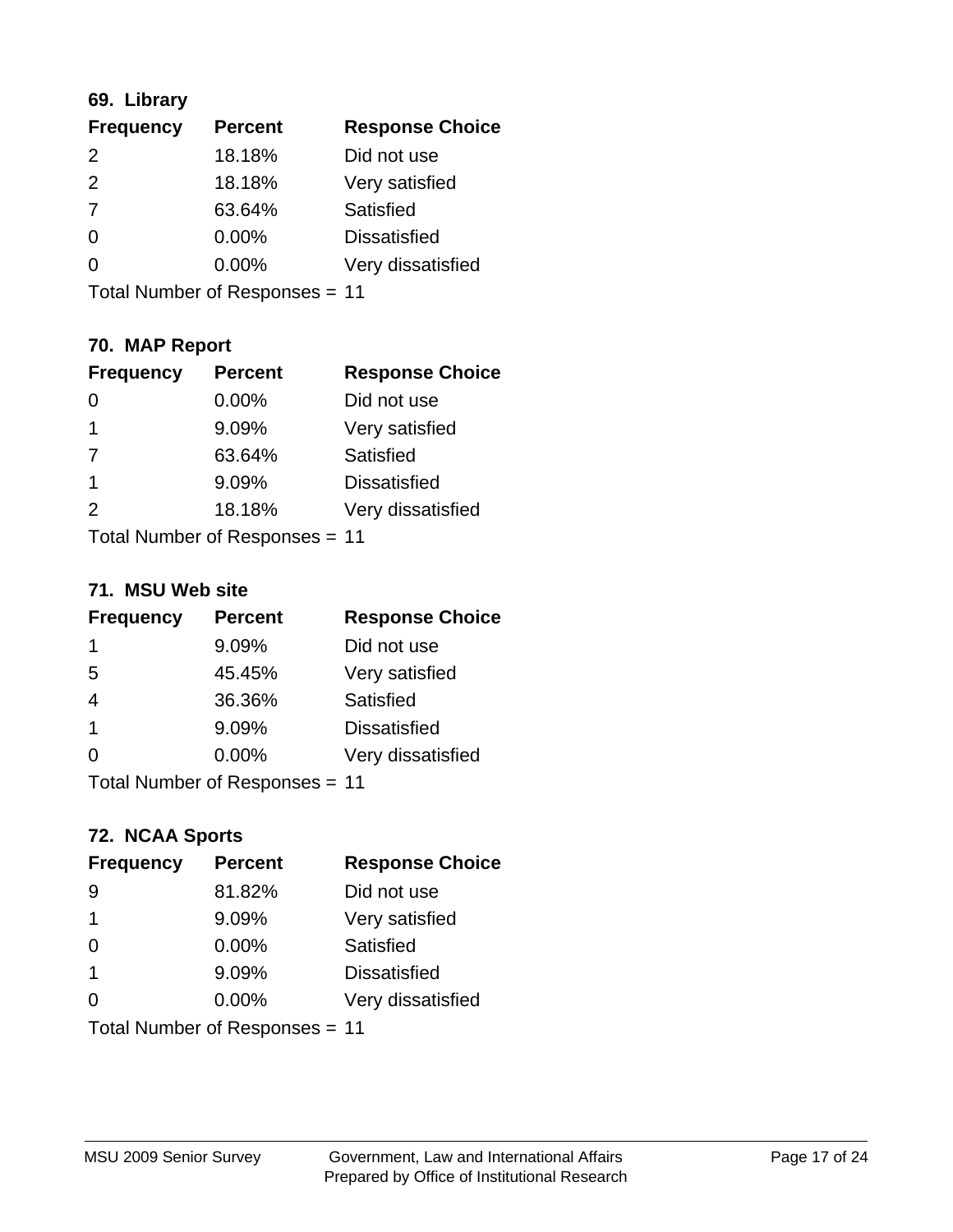### **73. Online courses that are not e-study**

| <b>Frequency</b> | <b>Percent</b> | <b>Response Choice</b> |
|------------------|----------------|------------------------|
| 9                | 81.82%         | Did not use            |
| $\mathcal{P}$    | 18.18%         | Very satisfied         |
| 0                | $0.00\%$       | Satisfied              |
|                  | $0.00\%$       | <b>Dissatisfied</b>    |
|                  | $0.00\%$       | Very dissatisfied      |
|                  |                |                        |

Total Number of Responses = 11

## **74. Racer Touch Registration**

| <b>Frequency</b>          | <b>Percent</b> | <b>Response Choice</b> |
|---------------------------|----------------|------------------------|
| 1                         | 9.09%          | Did not use            |
| 2                         | 18.18%         | Very satisfied         |
| 3                         | 27.27%         | <b>Satisfied</b>       |
| 2                         | 18.18%         | <b>Dissatisfied</b>    |
| 3                         | 27.27%         | Very dissatisfied      |
| Total Number of Doopepooo |                | 4 A                    |

Total Number of Responses = 11

### **75. Residential College programming and activities**

| <b>Frequency</b> | <b>Percent</b>            | <b>Response Choice</b> |
|------------------|---------------------------|------------------------|
| 3                | 27.27%                    | Did not use            |
| $\mathbf 1$      | 9.09%                     | Very satisfied         |
| 6                | 54.55%                    | Satisfied              |
| -1               | 9.09%                     | <b>Dissatisfied</b>    |
| $\Omega$         | 0.00%                     | Very dissatisfied      |
|                  | Total Number of DoEROR 0. |                        |

Total Number of Responses = 11

### **76. Scholarships/grants/student employment**

| <b>Frequency</b>               | <b>Percent</b> | <b>Response Choice</b> |
|--------------------------------|----------------|------------------------|
| 3                              | 27.27%         | Did not use            |
| -1                             | 9.09%          | Very satisfied         |
| $\overline{4}$                 | 36.36%         | Satisfied              |
| 3                              | 27.27%         | <b>Dissatisfied</b>    |
| $\Omega$                       | 0.00%          | Very dissatisfied      |
| Total Number of Responses = 11 |                |                        |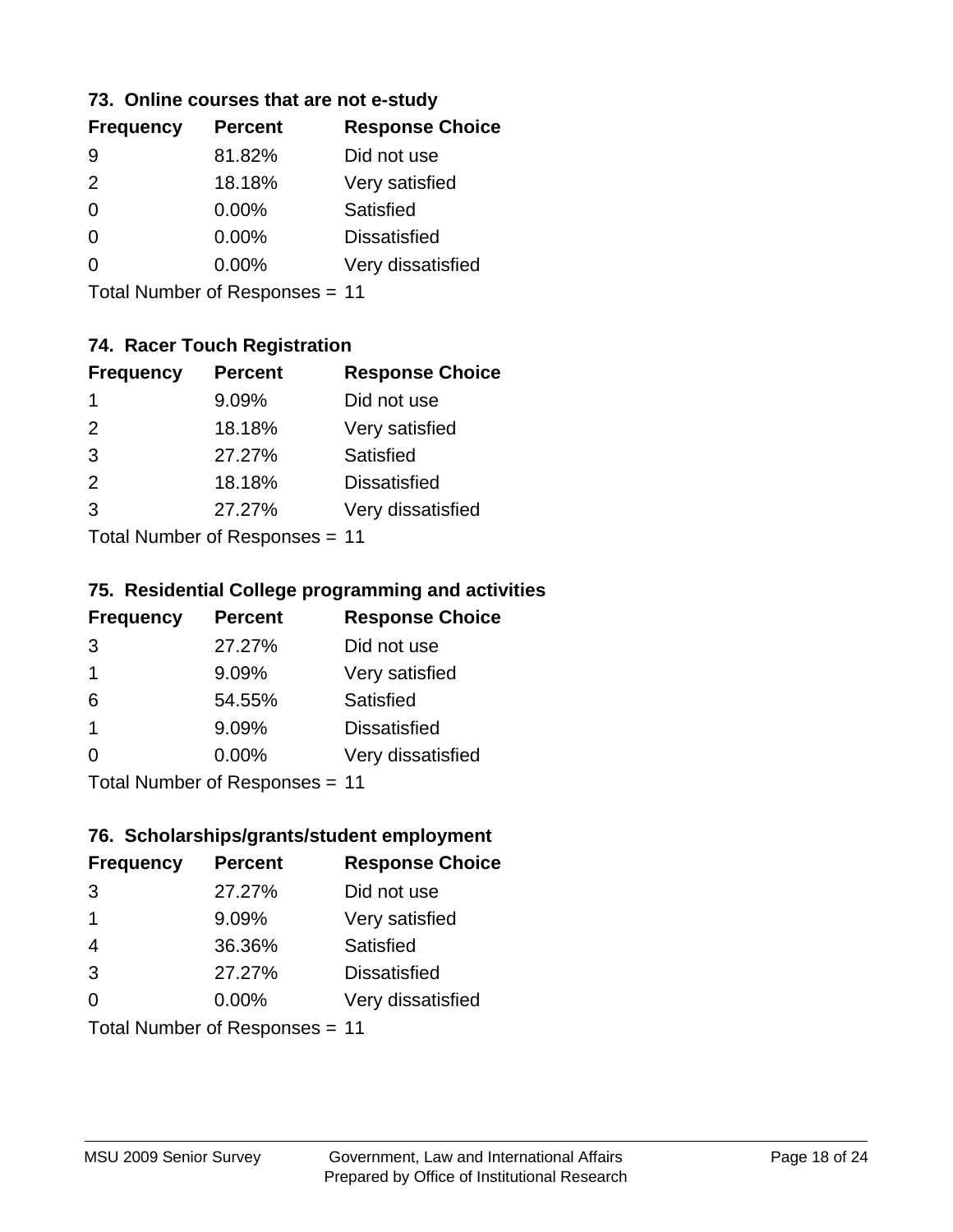### **77. Security Services**

| <b>Frequency</b> | <b>Percent</b> | <b>Response Choice</b> |
|------------------|----------------|------------------------|
| 6                | 54.55%         | Did not use            |
|                  | 9.09%          | Very satisfied         |
| $\mathcal{P}$    | 18.18%         | Satisfied              |
| $\mathcal{P}$    | 18.18%         | <b>Dissatisfied</b>    |
| ∩                | $0.00\%$       | Very dissatisfied      |
|                  |                |                        |

Total Number of Responses = 11

## **78. Services for non-traditional students**

| <b>Frequency</b>          | <b>Percent</b> | <b>Response Choice</b> |
|---------------------------|----------------|------------------------|
| 9                         | 81.82%         | Did not use            |
| 1                         | 9.09%          | Very satisfied         |
| $\Omega$                  | $0.00\%$       | Satisfied              |
| 1                         | 9.09%          | <b>Dissatisfied</b>    |
| 0                         | 0.00%          | Very dissatisfied      |
| Total Number of DoEROR 0. |                |                        |

Total Number of Responses = 11

## **79. Student Support Services (Trio)**

| <b>Frequency</b> | <b>Percent</b>                  | <b>Response Choice</b> |
|------------------|---------------------------------|------------------------|
| 11               | 100.00%                         | Did not use            |
| $\Omega$         | $0.00\%$                        | Very satisfied         |
| $\Omega$         | $0.00\%$                        | Satisfied              |
| $\Omega$         | $0.00\%$                        | <b>Dissatisfied</b>    |
| $\Omega$         | $0.00\%$                        | Very dissatisfied      |
|                  | $Total Number of Doeponce = 11$ |                        |

Total Number of Responses = 11

## **80. Student PIN System**

| <b>Frequency</b> | <b>Percent</b>                 | <b>Response Choice</b> |
|------------------|--------------------------------|------------------------|
| $\Omega$         | 0.00%                          | Did not use            |
| 3                | 27.27%                         | Very satisfied         |
| 6                | 54.55%                         | Satisfied              |
| 2                | 18.18%                         | <b>Dissatisfied</b>    |
| $\Omega$         | $0.00\%$                       | Very dissatisfied      |
|                  | Total Number of Responses = 11 |                        |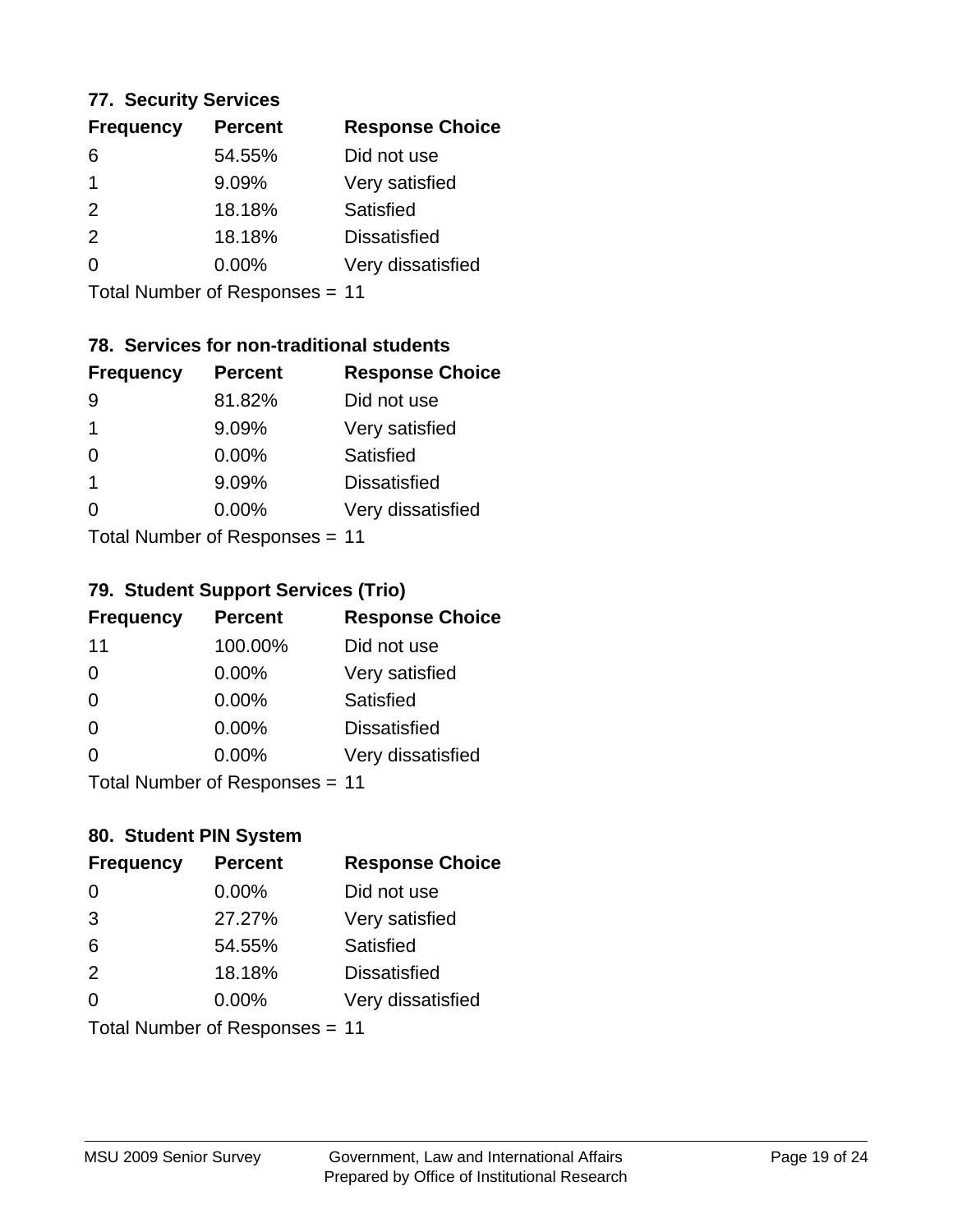## **81. Student Records/Transcript Services**

| <b>Percent</b> | <b>Response Choice</b> |
|----------------|------------------------|
| 9.09%          | Did not use            |
| 9.09%          | Very satisfied         |
| 63.64%         | Satisfied              |
| 18.18%         | <b>Dissatisfied</b>    |
| $0.00\%$       | Very dissatisfied      |
|                |                        |

Total Number of Responses = 11

## **82. Computer and Internet access for study and research needs**

| <b>Frequency</b>          | <b>Percent</b> | <b>Response Choice</b> |
|---------------------------|----------------|------------------------|
| 1                         | 9.09%          | Did not use            |
| 3                         | 27.27%         | Very satisfied         |
| 7                         | 63.64%         | Satisfied              |
| $\Omega$                  | 0.00%          | <b>Dissatisfied</b>    |
| ∩                         | 0.00%          | Very dissatisfied      |
| Total Number of Desponses |                |                        |

Total Number of Responses = 11

#### **83. Women's Center**

| <b>Frequency</b> | <b>Percent</b> | <b>Response Choice</b> |
|------------------|----------------|------------------------|
| 9                | 81.82%         | Did not use            |
| $\mathcal{P}$    | 18.18%         | Very satisfied         |
| $\Omega$         | $0.00\%$       | Satisfied              |
| $\Omega$         | $0.00\%$       | <b>Dissatisfied</b>    |
| $\Omega$         | 0.00%          | Very dissatisfied      |
|                  |                |                        |

Total Number of Responses = 11

## **84. To what extent did you participate in Residential College activities?**

| <b>Frequency</b> | <b>Percent</b> | <b>Response Choice</b> |
|------------------|----------------|------------------------|
| 4                | 36.36%         | Did not participate    |
| 3                | 27.27%         | Frequently             |
| 2                | 18.18%         | Occasionally           |
| $\mathcal{P}$    | 18.18%         | Seldom                 |
|                  |                |                        |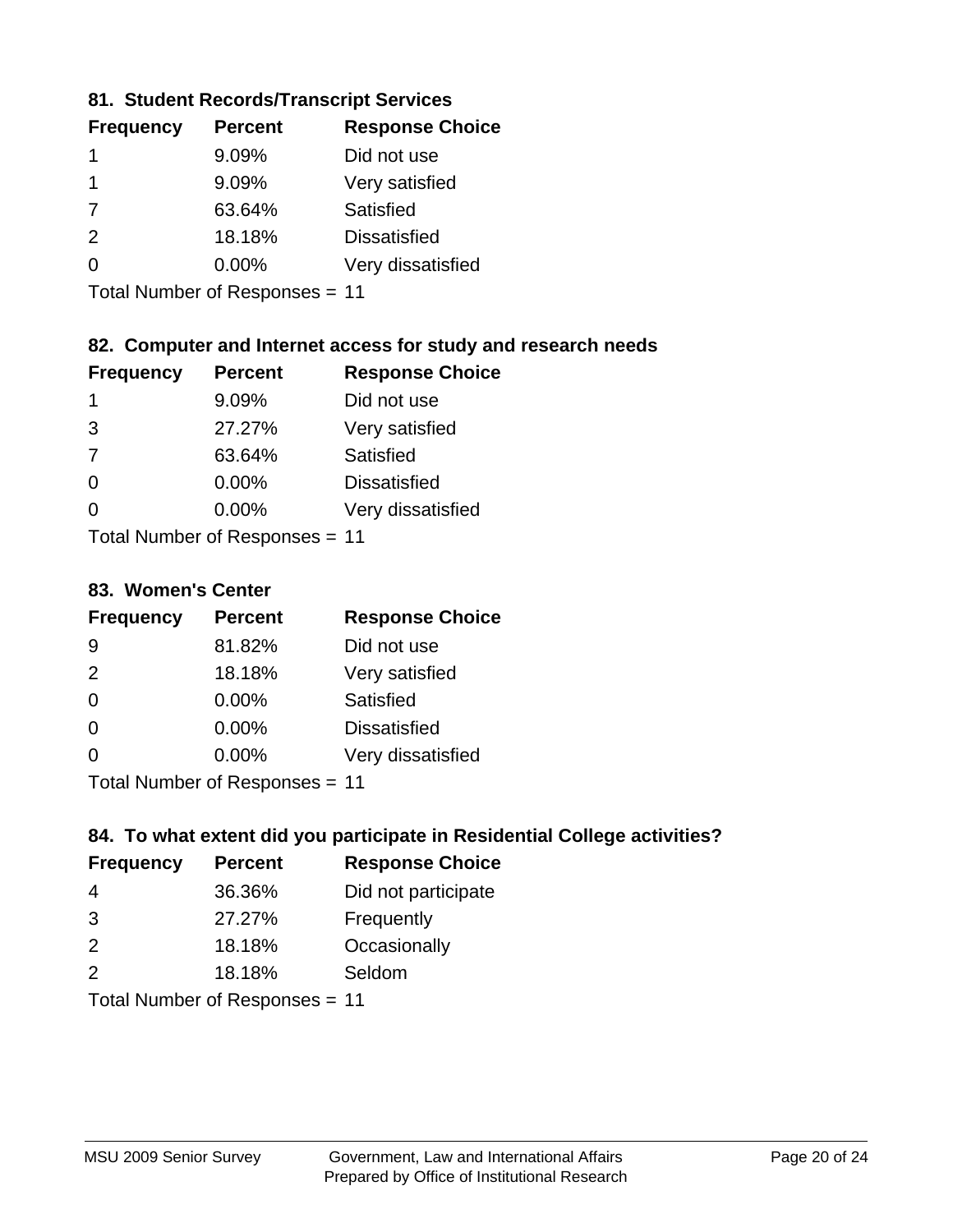| <b>Frequency</b> | <b>Percent</b> | <b>Response Choice</b>                 |
|------------------|----------------|----------------------------------------|
| $\mathcal{P}$    | 18.18%         | Not familiar with Residential Colleges |
| 3                | 27.27%         | Very positive                          |
| -4               | 36.36%         | <b>Positive</b>                        |
| 2                | 18.18%         | <b>Negative</b>                        |
| $\overline{0}$   | $0.00\%$       | Very negative                          |

### **85. Which phrase best describes your opinion of Residential Colleges?**

Total Number of Responses = 11

#### **Questions 86-95**

**University Graduate." Please indicate how effective your MSU experience was in The University has formulated ten desired "Characteristics of the Murray State enhancing your abilities in each area.**

**86. Engage in mature, independent and creative thought and express that thought effectively in oral and written communication;**

| <b>Percent</b> | <b>Response Choice</b> |
|----------------|------------------------|
| 27.27%         | Very effective         |
| 63.64%         | Effective              |
| 9.09%          | Ineffective            |
| $0.00\%$       | Very ineffective       |
|                |                        |

Total Number of Responses = 11

**87. Understand and apply the critical and scientific methodologies that** 

**academic disciplines employ to discover knowledge and ascertain its validity;**

| <b>Frequency</b> | <b>Percent</b> | <b>Response Choice</b> |
|------------------|----------------|------------------------|
| $\mathcal{P}$    | 18.18%         | Very effective         |
| 6                | 54.55%         | Effective              |
| 3                | 27.27%         | Ineffective            |
| $\Omega$         | 0.00%          | Very ineffective       |
|                  |                |                        |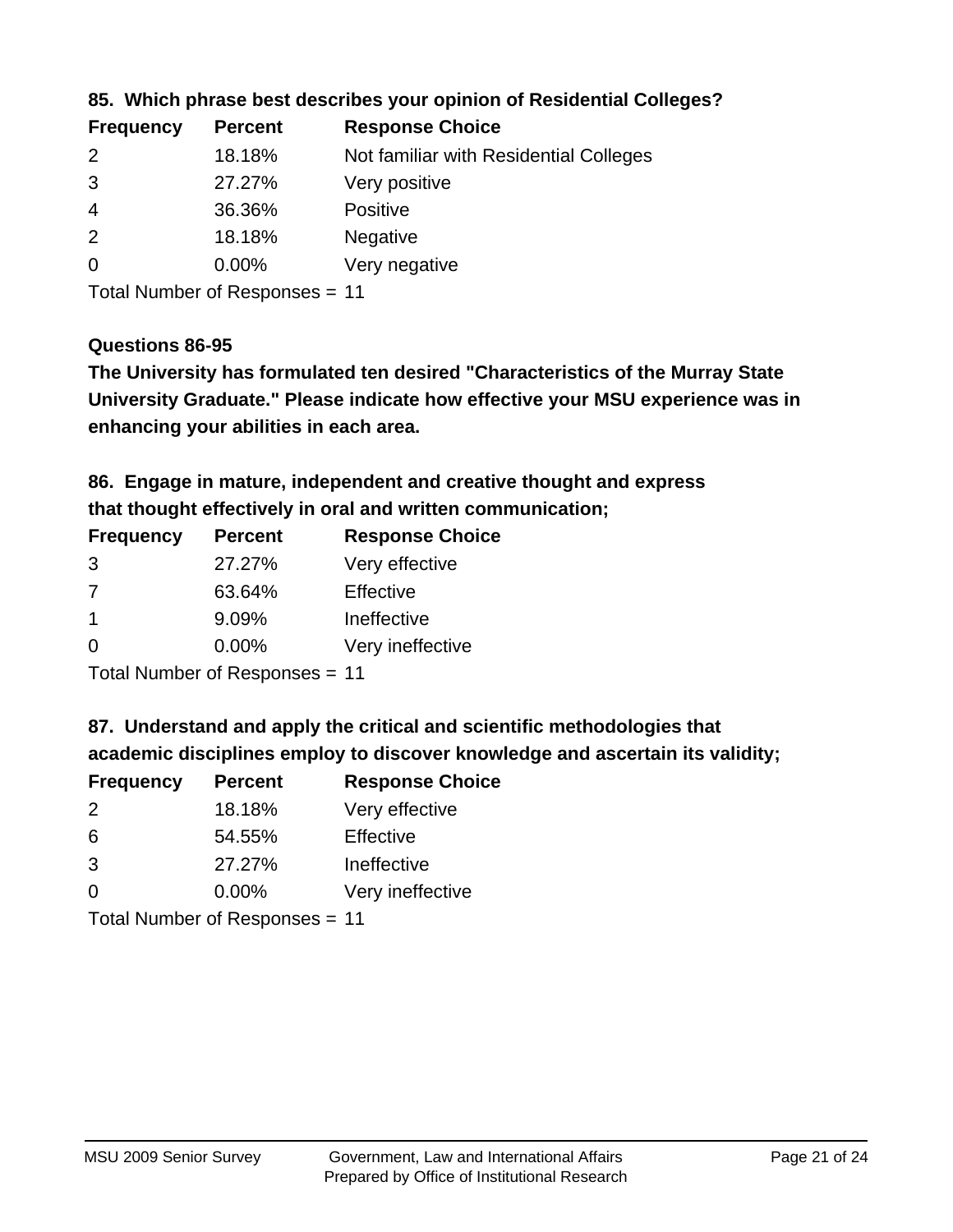# **88. Apply sound standards of information gathering, analysis and evaluation to reach logical decisions;**

| <b>Frequency</b> | <b>Percent</b> | <b>Response Choice</b> |
|------------------|----------------|------------------------|
| $\mathcal{P}$    | 18.18%         | Very effective         |
| 8                | 72.73%         | Effective              |
|                  | 9.09%          | Ineffective            |
| O                | $0.00\%$       | Very ineffective       |

Total Number of Responses = 11

## **89. Understand the roles and applications of science and technology in the solution of the problems of a changing world;**

| <b>Frequency</b>           | <b>Percent</b> | <b>Response Choice</b> |
|----------------------------|----------------|------------------------|
| -1                         | 9.09%          | Very effective         |
| 7                          | 63.64%         | Effective              |
| 2                          | 18.18%         | Ineffective            |
|                            | 9.09%          | Very ineffective       |
| Tetal Number of Desperance |                |                        |

Total Number of Responses = 11

# **90. Demonstrate a critical understanding of the world's historical, literary, philosophical, and artistic traditions;**

| <b>Frequency</b> | <b>Percent</b> | <b>Response Choice</b> |
|------------------|----------------|------------------------|
| 4                | 36.36%         | Very effective         |
| 5                | 45.45%         | Effective              |
| $\mathcal{P}$    | 18.18%         | Ineffective            |
| $\Omega$         | 0.00%          | Very ineffective       |
|                  |                |                        |

Total Number of Responses = 11

# **91. Understand the dynamics of cultural diversity, of competing economic and political systems, and of complex moral and ethical issues;**

| <b>Frequency</b> | <b>Percent</b>                 | <b>Response Choice</b> |
|------------------|--------------------------------|------------------------|
| 5                | 45.45%                         | Very effective         |
| 5                | 45.45%                         | Effective              |
| $\overline{1}$   | 9.09%                          | Ineffective            |
| $\Omega$         | 0.00%                          | Very ineffective       |
|                  | Total Number of Responses = 11 |                        |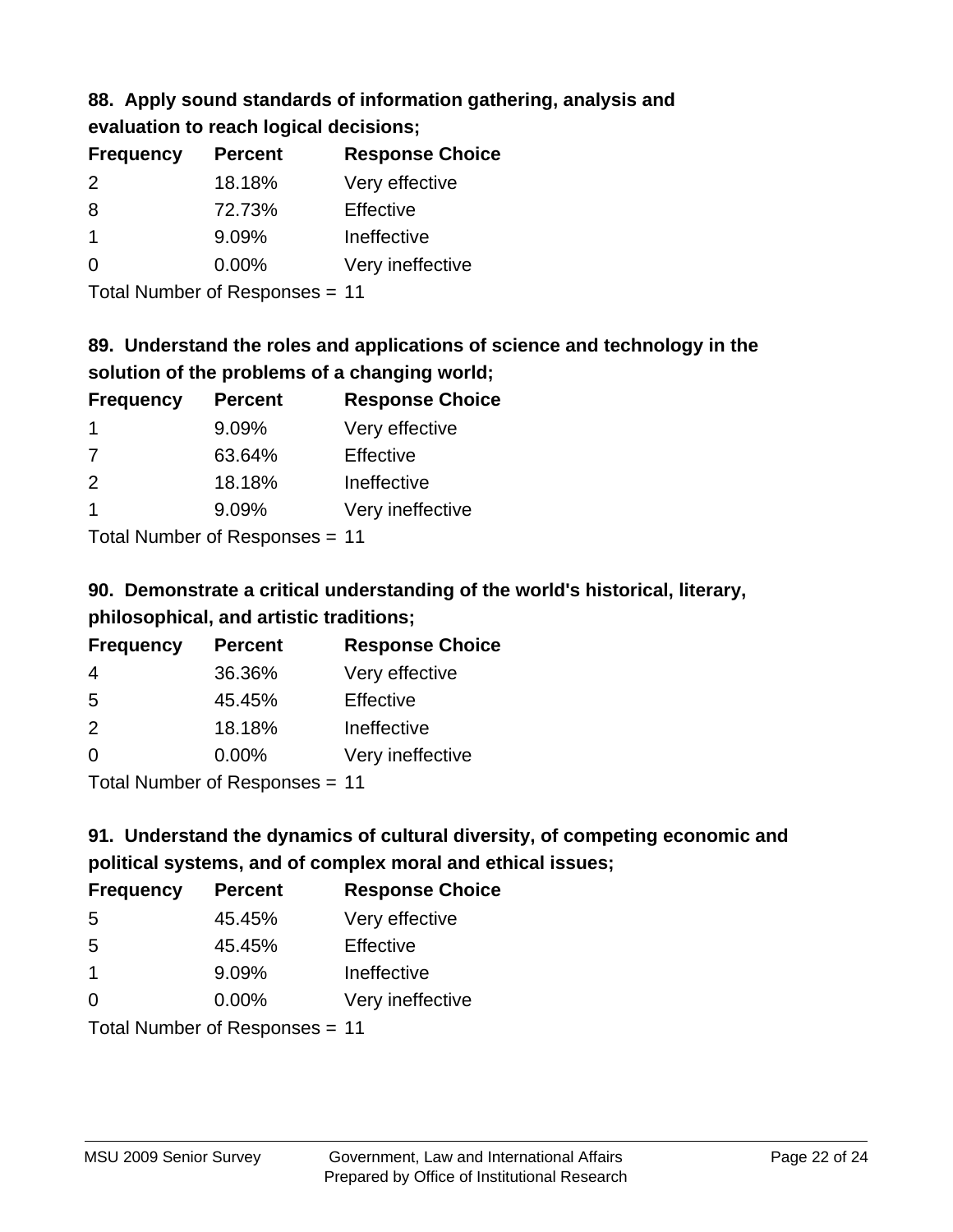## **92. Understand the nature of and engage in ethical behavior and**

**responsible citizenship;**

| <b>Percent</b> | <b>Response Choice</b> |
|----------------|------------------------|
| 36.36%         | Very effective         |
| 36.36%         | Effective              |
| 27.27%         | Ineffective            |
| $0.00\%$       | Very ineffective       |
|                |                        |

Total Number of Responses = 11

# **93. Understand the importance of the behaviors necessary to maintain a healthy lifestyle;**

| <b>Frequency</b>          | <b>Percent</b> | <b>Response Choice</b> |
|---------------------------|----------------|------------------------|
| 3                         | 27.27%         | Very effective         |
| 4                         | 36.36%         | Effective              |
| $\overline{4}$            | 36.36%         | Ineffective            |
| $\Omega$                  | 0.00%          | Very ineffective       |
| Total Number of Desponses |                |                        |

Total Number of Responses = 11

## **94. Demonstrate mastery of a chosen field of study; and**

| <b>Frequency</b> | <b>Percent</b> | <b>Response Choice</b> |
|------------------|----------------|------------------------|
| $\mathcal{P}$    | 18.18%         | Very effective         |
| 7                | 63.64%         | Effective              |
| $\mathcal{P}$    | 18.18%         | Ineffective            |
| $\Omega$         | $0.00\%$       | Very ineffective       |
|                  |                |                        |

Total Number of Responses = 11

## **95. Value intellectual pursuit and continuous learning in a changing world.**

| <b>Frequency</b>           | <b>Percent</b> | <b>Response Choice</b> |
|----------------------------|----------------|------------------------|
| 6                          | 54.55%         | Very effective         |
| -5                         | 45.45%         | Effective              |
| $\Omega$                   | $0.00\%$       | Ineffective            |
| $\Omega$                   | 0.00%          | Very ineffective       |
| Total Number of Desperance |                |                        |